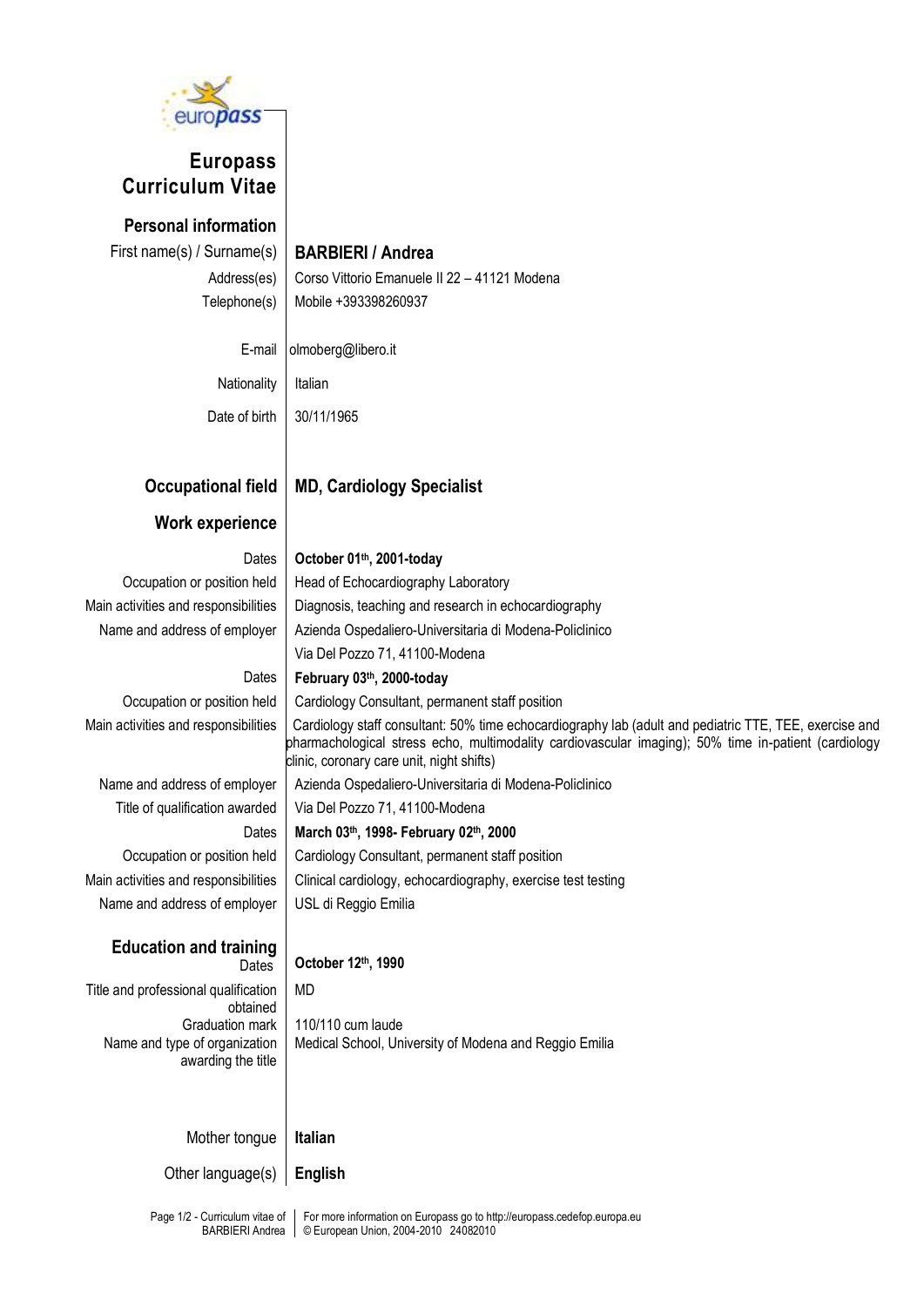| Self-assessment                                                                | Understanding                                                                                                                                                                                                                                                                                             |                         | <b>Speaking</b>                                                                                                                 |                                                                                          | Writing |
|--------------------------------------------------------------------------------|-----------------------------------------------------------------------------------------------------------------------------------------------------------------------------------------------------------------------------------------------------------------------------------------------------------|-------------------------|---------------------------------------------------------------------------------------------------------------------------------|------------------------------------------------------------------------------------------|---------|
| European level (*)                                                             | Listening                                                                                                                                                                                                                                                                                                 | Reading                 | Spoken interaction                                                                                                              | Spoken production                                                                        |         |
| Language                                                                       | Good                                                                                                                                                                                                                                                                                                      | Good                    | Good                                                                                                                            | Good                                                                                     | Good    |
| Language                                                                       | Good                                                                                                                                                                                                                                                                                                      | Good                    | Good                                                                                                                            | Good                                                                                     | Good    |
|                                                                                | (*) Common European Framework of Reference for Languages                                                                                                                                                                                                                                                  |                         |                                                                                                                                 |                                                                                          |         |
| Organisational skills and<br>competences                                       | Head of 3d-Level Echocardiography Laboratory from 2001                                                                                                                                                                                                                                                    |                         |                                                                                                                                 |                                                                                          |         |
| Computer skills and competences                                                | MS Office 2003, 2007, 2010, 2013, 2016, 2019. Statistics: SPSS 13.0, MedCalc 8.1.1.0, Reference<br>Manager                                                                                                                                                                                                |                         |                                                                                                                                 |                                                                                          |         |
| Driving licence                                                                | YES (Category B)                                                                                                                                                                                                                                                                                          |                         |                                                                                                                                 |                                                                                          |         |
| <b>Pubblications</b><br>(Annex #1)                                             | 91 papers in peer-reviewed international journals<br>93 abstracts in ISI journals and/or meeting proceedings<br>1 book chapter<br>Total number of citations: 3483 (H-index 23, i10-index 35), Google Scholar, accessed 31 Mar 2022                                                                        |                         |                                                                                                                                 |                                                                                          |         |
| Invited lectures, training<br>courses and seminars<br>organizers<br>(Annex #2) | 98                                                                                                                                                                                                                                                                                                        |                         |                                                                                                                                 |                                                                                          |         |
|                                                                                | Main research interests Valvular heart disease, heart failure, left ventricular hypertrophy, stress echocardiography                                                                                                                                                                                      |                         |                                                                                                                                 |                                                                                          |         |
| Professional affiliations                                                      | Italian Society of Echocardiography and Cardiovascular Imaging, Fellow since 2004, member of the<br>Standing Committee of the Accreditation Operating Segments 2013-15, regional delegate 2015-2019,<br>National Board 2019-present                                                                       |                         |                                                                                                                                 |                                                                                          |         |
|                                                                                | International studies Mitral Regurgitation International Database (MIDA) International Registry                                                                                                                                                                                                           |                         |                                                                                                                                 |                                                                                          |         |
| Other professional experience -                                                | Reviewer:<br>- Journal of Cardiovascular Medicine<br>- American Journal of Cardiology<br>- Journal of Heart Valve Disease<br>- International Journal of Cardiology<br>Structural Heart<br>-Echo Research and Practice<br>- American Heart Journal<br>- Echocardiography<br>- Journal of Clinical Medicine | 2012-<br>2020-<br>2021- | Khartoum, Sudan, 4 missions between 2010-2015, cumulatively 6 months<br>2005-12<br>$2011 -$<br>2018-<br>2019-<br>2019-<br>2019- | Working with the NGO Emergency, Cardiology Consultant. Salam Center for Cardiac Surgery, |         |

Autorizzo il trattamento dei dati personali contenuti nel mio curriculum vitae in base all'art. 13 del D. Lgs. 196/2003 e s.m.i. di cui all'art. 13 del Regolamento UE 2016/679 relativo alla protezione delle persone fisiche

March 31th, 2022

Andrea Barbieri, MD<br>Colhiei Andrey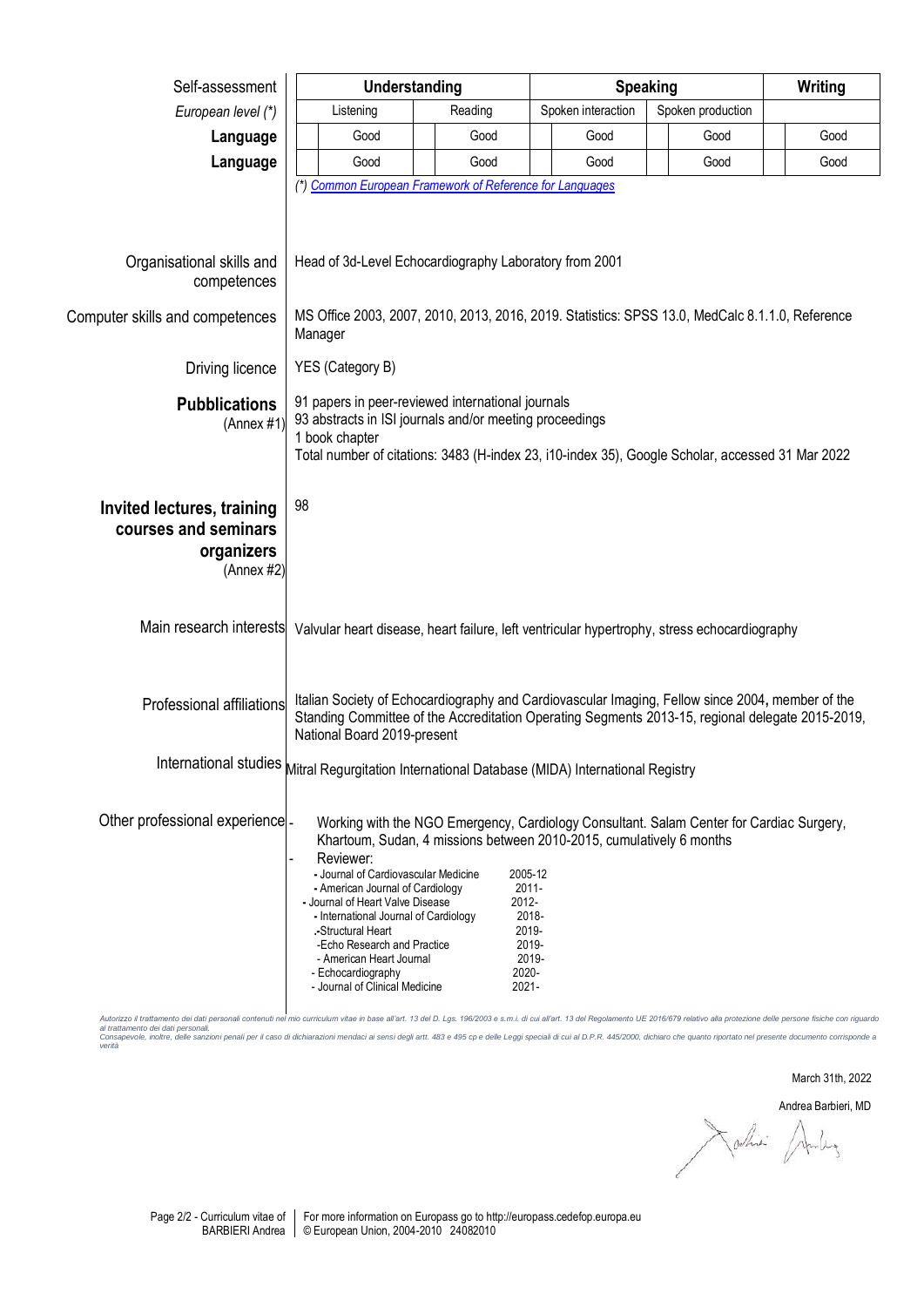### **Annex #1**

### **Original peer-reviewed articles (in chronologic order)**

- 1) Modena MG, Rossi R, Sgura AF, **Barbieri A**, Muia N, Montanari N, Romagnoli R. Stress con dobutamina nel postinfarto: risonanza magnetica vs ecocardiografia. Cardiologia 1997; 42(Suppl 3): 473-478
- 2) **Barbieri A**, Muia N, Modena MG. L'impatto clinico dell'ecocardiografia nel processo decisionale sul paziente. Giornale Ital Eco Cardiovasc 1998;8:7-16
- 3) Modena MG, **Barbieri A**, Aveta P, Rossi R. Cardiopatia ipertensiva e disfunzione diastolica. Fisiopatologia e trattamento farmacologico. Cardiologia 1998;43(Suppl 2):981-986
- 4) Modena MG, Rossi R, Cionini F, **Barbieri A**. Il problema del miocardio vitale: quale ricaduta clinica? Cardiologia 1998; 43(Suppl 2): 411-415
- 5) Varga A, Picano E, Dodi C, **Barbieri A**, Pratali L, Gaddi O. Madness and method in stress echo reading. Eur Heart J 1999; 20:1271-1275
- 6) Modena MG, **Barbieri A**. Diabetes mellitus and cardiovascular complications: pathophysiological peculiarities and therapeutic implications. Cardiologia 1999;44 (10):865-877
- 7) Bellone A, Spagnolatti L, Massobrio M, Bellei E, Vinciguerra R, **Barbieri A**, Iori E, Bendinelli S, Nava S. Short-term effects of positive expiratory pressure by mask in patients with acute exacerbations of COPD and mild acidosis requiring non invasive positive pressure ventilation. Int Care Med 2002;28:581-5
- 8) Bellone A, **Barbieri A**, Ricci C, Iori E, Donateo M, Massobrio M, Bendinelli S. Acute effects of CPAP compared with BiPAP on functional mitral regurgitation in patients with acute exacerbations of congestive heart failure. Int Care Med 2002; 28:1348-50
- 9) **Barbieri A**, Bursi F, Grimaldi T. Acute idiopathic pericarditis with transient contriction. Int J Cardiol 2004; 97:313-315
- 10) **Barbieri A**, Bursi F, Bonatti S, Coppi F, Zanasi V, Reggianini L, Casali E, Malavasi VL, Modena MG. Evidence of reverse remodeling after long-term biventricular stimulation for resynchronization in patients with wide QRS selected on the basis of echocardiographic electromechanical delays**.**  Ital Heart J 2004;5:818-25
- 11) Rumolo A, Gargiulo M, Polverini I, **Barbieri A**, et al. Limitations of cardiac risk stratification in vascular surgery. Results of a prospective study. It J Vasc Endovasc Surg 2004;11:73-82
- 12) Ratti C, **Barbieri A**, Modena MG. Non-invasive, three-dimensional visualization of coronary artery bypass grafts by multislice spiral computed tomography. Int J Cardiol 2005;99:157-159
- 13) Grimaldi T, **Barbieri A**, Ratti C, Ligabue G, Romagnoli R. Non-invasive diagnosis of acute ischemic bowel disease detected as hepatic portal venous gas during intra-aortic balloon percutaneous conterpulsation. Ital Heart J 2005; 6(7): 610-11
- 14) Bursi F, Babuin L, **Barbieri A**, et al. Vascular surgery patients: perioperative and long-term risk according to the ACC/AHA guidelines, the additive role of post-operative troponin elevation. Eur Heart J 2005; 26:2448-56
- 15) Ratti C, Chiurlia E, Grimaldi T, **Barbieri A**, Romagnoli R, Modena MG. Breast arterial calcifications and coronary calcifications: a common link with atherosclerotic subclinical disease?]Ital Heart J Suppl 2005; 6:569-574
- 16) Ratti C, Chiurla E, Menozzi M, **Barbieri A**, Modena MG. Coronary calcium as an atherosclerosis marker. Ann Ital Med Int. 2005;20:137-42
- 17) Grigioni F, **Barbieri A**, et al. Prognostic Stratification of Women Patients with Chronic Heart Failure Referred for Heart Transplantation: Relevance of Gender as Compared with Genderrelated Characteristics. J Heart Lung Transpl 2006; 25:648–52
- 18) **Barbieri A**, Grigioni F, Bursi F, et al. Role of severe functional mitral regurgitation in predicting electrical remodeling in idiopathic dilated Cardiomyopathy. J Cardiovasc Med 2006, 7:691-5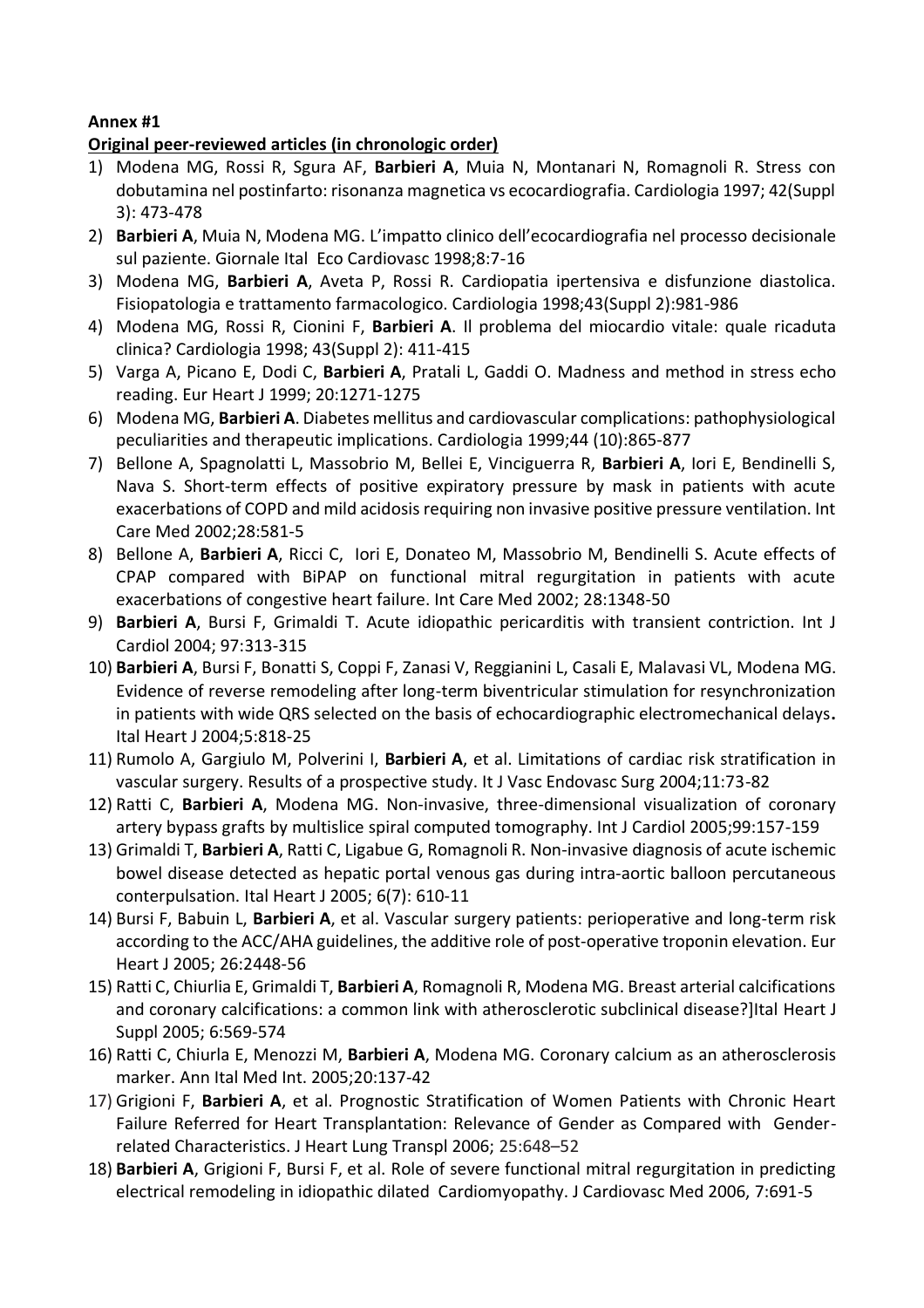- 19) Grigioni F, Boriani G, **Barbieri A**, et al. Relevance of Cardioverter Defibrillators for the Prevention of Sudden Cardiac Death on the Timing of Heart Transplantation. Clin Transplant. 2006;20:684- 8
- 20) Grigioni F, **Barbieri A**, et al.. Prognostic Implications of Serial Assessments of Pulmonary Hypertension in Severe Chronic Heart Failure. J Heart Lung Transpl 2006;25:1241-6
- 21) Bellone A, **Barbieri A**, Bursi F, Vettorello M. Management of acute pulmonary edema in the emergency department. Curr Heart Fail Rep. 2006;3:129-35
- 22) Busani S, Rinaldi L, **Barbieri A**, et al. Peri-operative respiratory failure in a cirrhotic patient: a misleading diagnosis. Anaesthesia 2007;62:963–965
- 23) Ligabue G, Fiocchi F, Ferraresi S, **Barbieri** A, Romagnoli R, Torricelli P. How to quantify infarct size on delayed-enhancement MR images: a comparison between visual and quantitative approach. Radiol Med (Torino). 2007 Oct;112(7):959-68
- 24) Grigioni F, Potena L,**Barbieri A**,.et al. Age and Heart Transplantation: Results from a Heart Failure Management Unit. Clin. Clin Transplant. 2008;22:150-5
- 25) Ligabue G, Fiocchi F, Ferraresi S, **Barbieri A**, et al. 3-Tesla MRI for the evaluation of myocardial viability: a comparative study with 1.5-Tesla MRI. Radiol Med (Torino). 2008;113:347-362
- 26) **Barbieri A**, Bursi F, Politi L, et al. Echocardiographic Diastolic Dysfunction and Magnetic Resonance Infarct Size in Healed Myocardial Infarction Treated with Primary Angioplasty. Echocardiography 2008;25:575-83
- 27) Grigioni F, Tribouilloy C, Avierinos JF, **Barbieri A**, et al, on behalf of the MIDA Investigators. Outcomes in mitral regurgitation due to flail leaflets. A multicenter european study. J Am Coll Cardiol Img 2008;1:133– 41
- 28) **Barbieri A**, Bursi F, Veronesi B, et al. Left Atrium Reclassified: Application of the American Society of Echocardiography/European Society of Cardiology Cut Offs to Unselected Outpatients Referred to the Echocardiography Laboratory. J Am Soc Echocardiogr 2008;21:433-8
- 29) Malagoli A, **Barbieri A**, Modena MG. Bicuspid aortic valve regurgitation: quantification of anatomic regurgitant orifice area by 3D transesophageal echocardiography reconstruction. Echocardiography 2008;25::797-8
- 30) **Barbieri A**, Bursi F, Politi L, Rossi L, Fiocchi F, Ligabue G, Manicardi C, Torricelli P, Modena MG. Maximum persisting single lead ST elevation after primary angioplasty: a good predictor of left ventricular dilatation assessed by magnetic resonance imaging. J Cardiovasc Med 2008;9:1113- 9
- 31) Bursi F, **Barbieri A**, Politi L, et al. Perioperative Red Blood Cell Transfusion and Outcome in Stable Patients after Elective Major Vascular Surgery. Eur J Vasc Endovasc Surg. 2009;37:311-8
- 32) Ratti C, Grassi L, Ligabue G, Casa GD, **Barbieri A**, Gavioli M, Bompani B. Survival into sixth decade of untreated pulmonary atresia with ventricular septal defect and major aorto-pulmonary collaterals: a magnetic resonance imaging study. J Cardiovasc Med 2009, 10:570–571
- 33) Tribouilloy C; Grigioni F, Avierinos JF; **Barbieri A**, et al. Survival implication of left ventricular endsystolic diameter in mitral regurgitation due to flail leaflets: a long-term follow-up multicenter study. J Am Coll Cardiol 2009;54;1961-1968
- 34) Malagoli A, **Barbieri A**, Pacini D, Ligabue G, Fiocchi F, Modena MG. Sinus venosus atrial septal defect: the importance of multimodality approach. J Cardiovasc Med 2010;11:547-9
- 35) Bursi F, **Barbieri A**, Grigioni F, et al. Prognostic implications of functional mitral regurgitation according to the severity of the underlying chronic heart failure: a long-term outcome study. Eur J Heart Fail 2010;12:382-8
- 36) **Barbieri A**, Bursi F, Grigoni F, Tribouilloy C, Avierinos JF, Michelena HI, Rusinaru D, Szymansky C, Russo A, Suri R, Bacchi Reggiani L, Branzi A, Modena MG, Enriquez-Sarano M. Prognostic and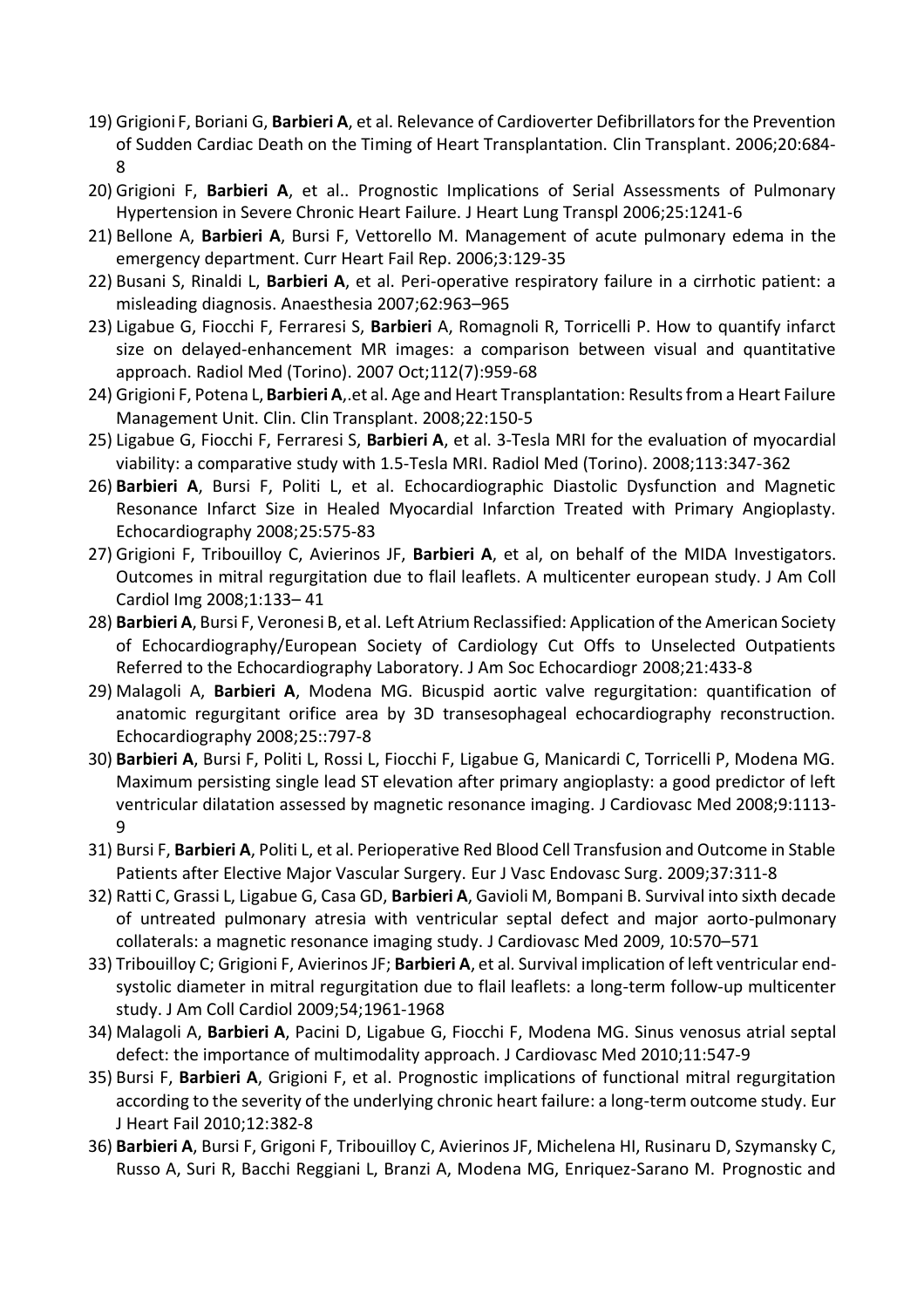Therapeutic Implications of Pulmonary Hypertension Complicating Degenerative Mitral Regurgitation. A Multicenter Long-Term International Study. Eur Heart J 2011;32:751-9

- 37) Marchese P, Bursi F, Delle Donne G, Malavasi V, Casali E, **Barbieri A**, Melandri F, Modena MG. Indexed left atrial volume predicts the recurrence of non-valvular atrial fibrillation after successful cardioversion. Eur J Echocardiogr 2011;12:214-21
- 38) Mantovani F, **Barbieri A**, Modena MG. Congenital complete absence of the pericardium: a multimodality imaging diagnostic approach. Echocardiography 2011;28:E21-2
- 39) Malagoli A, **Barbieri A**, Veronesi B, Pacini D, Ligabue G, Modena MG. Detection of localized chronic type A aortic dissection: a multimodality imaging approach. J Cardiovasc Med 2011;12:439-40
- 40) Rusinaru D, Tribouilloy C, Grigioni F, Avierinos JF, Suri RM, **Barbieri A**, Szymanski C, Ferlito M, Michelena H, Tafanelli L, Bursi F, Mezghani S, Branzi A, Habib G, Modena MG, Enriquez-Sarano M. Left Atrial Size is a Potent Predictor of Mortality in Mitral Regurgitation Due to Flail Leaflets: Results from a Large International Multicenter Study. Circ Cardiovasc Imaging 2011;4:573-81
- 41) **Barbieri A**, Bertelli L, Sangiorgi GM. Novel application of angiojet rheolytic thrombectomy for massive thrombosis of the native aortic valve and jarvick 2000 ventricular assist device in a patient with end-stage heart failure. Catheter Cardiovasc Interv 2011;78:958-61
- 42) **Barbieri A**, Bursi F, Mantovani F, Valenti C, Quaglia M, Berti E, Marino M, Modena MG. Prognostic Impact of Left Ventricular Mass Severity According to the Classification Proposed by the American Society of Echocardiography/European Association of Echocardiography. J Am Soc Echocardiogr 2011;24:1383-91
- 43) **Barbieri A**, Bursi F, Mantovani F, Valenti C, Quaglia M, Berti E, Marino M, Modena MG. Left ventricular hypertrophy reclassification and death: application of the Recommendation of the American Society of Echocardiography/European Association of Echocardiography. Eur Heart J Cardiovasc Imaging 2012;13:109-17
- 44) Tiwari KK, Salvati AC, Di Summa M, **Barbieri A**, Portella G, Strada G. Aorta-to-right ventricular out flow fistula with coronary cusp prolapse. Asian Cardiovascular and Thoracic Annals 2013;21:193-95
- 45) Imazio M, Brucato A, **Barbieri A**, Ferroni F, Maestroni S, Ligabue G, Chinaglia A, Cumetti D, Casa GD, Bonomi F, Mantovani F, Di Corato P, Lugli R, Faletti R, Leuzzi S, Bonamini R, Modena MG, Belli R. Good prognosis for pericarditis with and without myocardial involvement: results from a multicenter, prospective cohort study. Circulation 2013;128:42-9
- 46) Avierinos JF, Tribouilloy C, Grigioni F, Suri R, **Barbieri A**, Michelena HI, Ionico T, Rusinaru D, Ansaldi S, Habib G, Szymanski C, Giorgi R, Mahoney DW, Enriquez-Sarano M; on Behalf of the Mitral regurgitation International DAtabase (MIDA) Investigators. Impact of ageing on presentation and outcome of mitral regurgitation due to flail leaflet: a multicentre international study. Eur Heart J 2013;34:2600-609
- 47) Pignatti M, Mantovani F, Bertelli L, **Barbieri A**, Pacchioni L, Loschi P, De Santis G. Effects of silicone expanders and implants on echocardiographic image quality after breast reconstruction. Plast Reconstr Surg 2013;132:271-8
- 48) Suri RM, Vanovershelde JL, Grigioni F, Shaff HV, Triboulloy C, Avierinos JF, **Barbieri A**, Pasquet A, Huebner M, Rusinaru D, Michelena HI, Enriquez-Sarano M. Association between early surgical intervention vs watchful waiting and outcomes for mitral regurgitation due flail mitral valve leaflets. JAMA 2013;310:609-16
- 49) Tribouilloy C, Rusinaru D, Grigioni F, Michelena HI, Vanoverschelde JL, Avierinos JF, **Barbieri A**, Pislaru SV, Russo A, Pasquet A, Theron A, Szymanski C, Lévy F, Enriquez-Sarano M. Longterm Mortality Associated with Left Ventricular Dysfunction in Mitral Regurgitation Due to Flail Leaflets: A Multicenter Analysis. Circ Cardiovasc Imaging 2014;7:363-370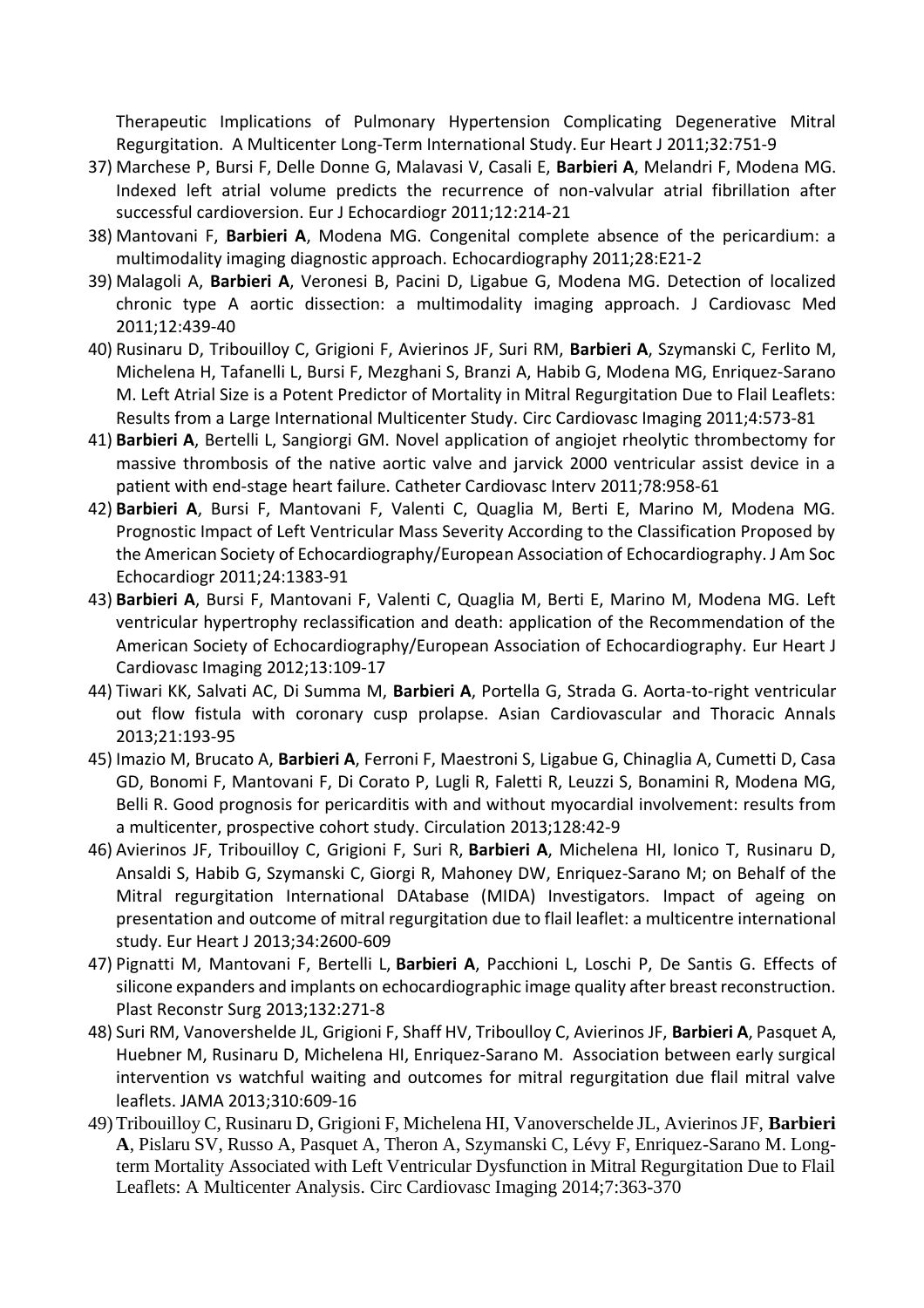- 50) **Barbieri A**, Berti E, Marino M, Reggianini L, Grigioni F, De Palma R. Comparative effectiveness of disease-modifying-drugs in elderly patients after incident hospitalization for heart failure. Int J Cardiol 2014;173:557-60
- 51) **Barbieri A**, Mantovani F, Bursi F, Ruggerini S, Lugli R, Abdelmoneim SS, Modena MG. Prognostic value of a negative peak supine bicycle stress echocardiography with or without concomitant ischemic stress electrocardiographic changes: a cohort study. Eur J Prev Cardiol 2015;22:636- 44
- 52) Stefanelli G, Pirro F, Meli M, Trevisan D, Telesca M, Campisano B, Mussini C, **Barbieri A**. Benefits and medium-term outcome of the Sorin Pericarbon Freedom stentless aortic prosthesis in cases of acute bacterial endocarditis. Interact Cardiovasc Thorac Surg 2016;23:593-8
- 53) Mantovani F, Navazio A, **Barbieri A**, Boriani G. A first described case of cancer-associated nonbacterial thrombotic endocarditis in the era of direct oral anticoagulants. Thromb Res 2016;149:45-47
- 54) Lazam S, Vanoverschelde JL, Tribouilloy C, Grigioni F, Suri RM, Avierinos JF, de Meester C, **Barbieri A**, Rusinaru D, Russo A, Pasquet A, Michelena HI, Huebner M, Maalouf J, Clavel MA, Szymanski C, Enriquez-Sarano M; MIDA (Mitral Regurgitation International Database) Investigators. Twenty-Year Outcome After Mitral Repair Versus Replacement for Severe Degenerative Mitral Regurgitation: Analysis of a Large, Prospective, Multicenter, International Registry. Circulation 2017;135:410-422
- 55) Tortora G, Wischmeijer A, Berretta P, Alfonsi J, Di Marco L, **Barbieri A**, Marconi C, Isidori F, Rossi C, Leone O, Di Bartolomeo R, Seri M, Pacini D. Search for genetic factors in bicuspid aortic valve disease: ACTA2 mutations do not play a major role. Interact Cardiovasc Thorac Surg. 2017;25:813-817
- 56) **Barbieri A**, Mantovani F, Bursi F, Bartolacelli Y, Manicardi M, Lauria MG, et al. 12-year temporal trend in referral pattern and test results of stress echocardiography in a tertiary care referral center with moderate volume activities and cath-lab facility. J Cardiovasc Echography 2018;28:32-8.
- 57) **Barbieri A**, Mantovani F, Lugli R, Bursi F, Fabbri M, Bartolacelli Y, et al. European Society of Cardiology-proposed diagnostic echocardiographic algorithm in elective patients with clinical suspicion of infective endocarditis: Diagnostic yield and prognostic implications in clinical practice. J Cardiovasc Echography 2018;28:26-31
- 58) Grigioni F, Clavel MA, Vanoverschelde JL, Tribouilloy C, Pizarro R, Huebner M, Avierinos JF, **Barbieri A**, Suri R, Pasquet A, Rusinaru D, Gargiulo GD, Oberti P, Théron A, Bursi F, Michelena H, Lazam S, Szymanski C, Nkomo VT, Schumacher M, Bacchi-Reggiani L, Enriquez-Sarano M; MIDA Investigators. The MIDA Mortality Risk Score: development and external validation of a prognostic model for early and late death in degenerative mitral regurgitation. Eur Heart J 2018;39:1281–1291
- 59) **Barbieri A**, Rossi A, Gaibazzi N, Erlicher A, Mureddu GF, Frattini S, Faden G, Manicardi M, Beraldi M, Agostini A, Lazzarini V, Moreo A, Temporelli P, Faggiano P. Refined 4-group classification of left ventricular hypertrophy based on ventricular concentricity and volume dilatation outlines distinct noninvasive hemodynamic profiles in a large contemporary echocardiographic population. Echocardiography 2018;35:1258-1265
- 60) Scali MC, Ciampi Q, Picano E, Bossone E, Ferrara F, Citro R, Colonna P, Costantino MF, Cortigiani L, Andrea A, Severino S, Dodi C, Gaibazzi N, Galderisi M, **Barbieri A**, et al. Stress Echo 2020 study group of the Italian Society of Echocardiography and Cardiovascular Imaging (SIECVI). Quality control of B-lines analysis in stress Echo 2020. Cardiovasc Ultrasound. 2018 Sep 25;16(1):20. doi: 10.1186/s12947-018-0138-7
- 61) **Barbieri A**, Giubertoni E, Bartolacelli Y, Bursi F, Manicardi M, Boriani G. New classification of geometric patterns considering left ventricular volume in patients with chronic aortic valve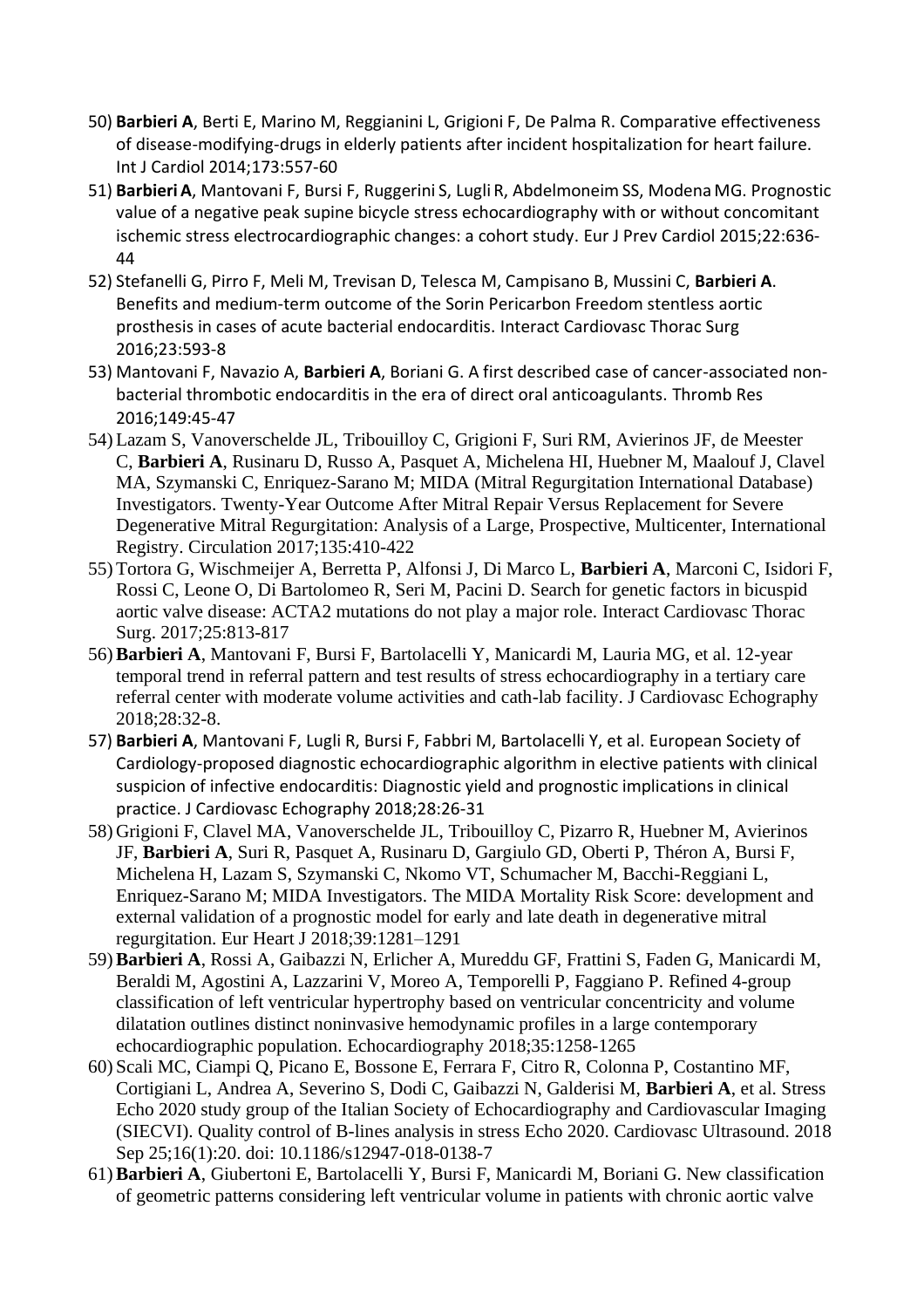regurgitation: Prevalence and association with adverse cardiovascular outcomes. Echocardiography 2019;36:38-46

- 62) Grigioni F, Benfari G, Vanoverschelde JL, Tribouilloy C, Avierinos JF, Bursi F, Suri RM, Guerra F, Pasquet A, Rusinaru D, Marcelli E, Théron A, **Barbieri A**, Michelena H, Lazam S, Szymanski C, Nkomo VT, Capucci A, Thapa P, Enriquez-Sarano M; MIDA Investigators. Long-Term Implications of Atrial Fibrillation in Patients With Degenerative Mitral Regurgitation. J Am Coll Cardiol 2019;73:264-274
- 63) **Barbieri A**, Bartolacelli Y, Bursi F, Manicardi M, Boriani G. Remodeling classification system considering left ventricular volume in patients with aortic valve stenosis: association with adverse cardiovascular outcomes. Echocardiography 2019;36:639-650
- 64) Gaibazzi N, **Barbieri A**, Boriani G, Benatti G, Codazzo G, Manicardi M, Bursi F, Siniscalchi C. Imaging functional stress-test for stable chest pain symptoms in subjects at low pre-test probability of coronary artery disease: current practice and long-term outcome. Echocardiography 2019;36:1095-1102
- 65) Stefanelli G, Pirro F, Macchione A, Patrizi G, Weltert L, **Barbieri A**. Evaluation of hemodynamic behavior of a stentless aortic bioprosthesis under stress by exercise echocardiography. Int J Clin Cardiol 2018;5:132. doi.org/10.23937/2378-2951/1410132
- 66) Mantovani F, Bursi F, Di Giannuario G, **Barbieri A**. Echocardiographic prediction of surgical reparability in degenerative mitral regurgitation due to leaflet prolapse: a review. Expert Rev Cardiovasc Ther 2019;17:653-662
- 67) Denegri A, Albini A, **Barbieri A**, Boriani G. A giant right coronary artero-venous fistula revealed by an integrated multimodality imaging approach. Intern Emerg Med 2020;15:1331-1332
- 68) Antonini‐Canterin F, Pepi M, Monte IP, Trocino G, **Barbieri A**, Barchitta A, *et al*. Document addressed to cardiovascular echography operators at the time of COVID‐19: A document by the "Società Italiana di Ecocardiografia e CardioVascular Imaging" Board 2019–2021. J Cardiovasc Echography 2020;30:2‐4
- 69) Stefanelli G, Bellisario A, Meli M, Chiurlia E, **Barbieri A**, Weltert L. Outcomes After Surgical Ventricular Restoration for Ischemic Cardiomyopathy J Thorac Cardiovasc Surg. 2020 May 23:S0022-5223(20)31236-8
- 70) Bombardini T, Zagatina A, Ciampi Q, Cortigiani L, D'Andrea A, **Barbieri A**, et al. Feasibility and value of two-dimensional volumetric stress echocardiography. Stress Echo 2020 study group of the Italian Society of Echocardiography and Cardiovascular Imaging. Minerva Cardioangiol. 2020 Jul 10. doi: 10.23736/S0026-4725.20.05304-9. Online ahead of print.
- 71) Scali MC, Zagatina A, Ciampi Q, Cortigiani L, D'Andrea A, **Barbieri A**, et al. Lung Ultrasound and Pulmonary Congestion During Stress Echocardiography. Stress Echo 2020 Study Group of the Italian Society of Echocardiography and Cardiovascular Imaging. JACC Cardiovasc Imaging 2020;13:2085-2095
- 72) **Barbieri A**, Mantovani F, Bursi F, Faggiano A, Boriani G, Faggiano P. Optimal Use of Echocardiography in Management of Thrombosis After Anterior Myocardial Infarction. Echocardiography 2020;37:1287-1295
- 73) **Barbieri A**, Benfari G, Giubertoni E, Manicardi M, Bursi F, Rossi A, Maritan L, Venturi G, Boriani G. Degree of left ventricular dilatation at end-diastole: Correlation and prognostic utility of quantitative volumes by 2D-echocardiography versus linear dimensions in patients with asymptomatic aortic regurgitation. Echocardiography 2020 37:1336-1344
- 74) **Barbieri A**, Antonini-Canterin F, Pepi M, Monte IP, Trocino G, Barchitta A, et al. Discordant Echocardiographic Grading in Low Gradient Aortic Stenosis (DEGAS Study) From the Italian Society of Echocardiography and Cardiovascular Imaging Research Network: Rationale and Study Design. J Cardiovasc Echography 2020;30:52-61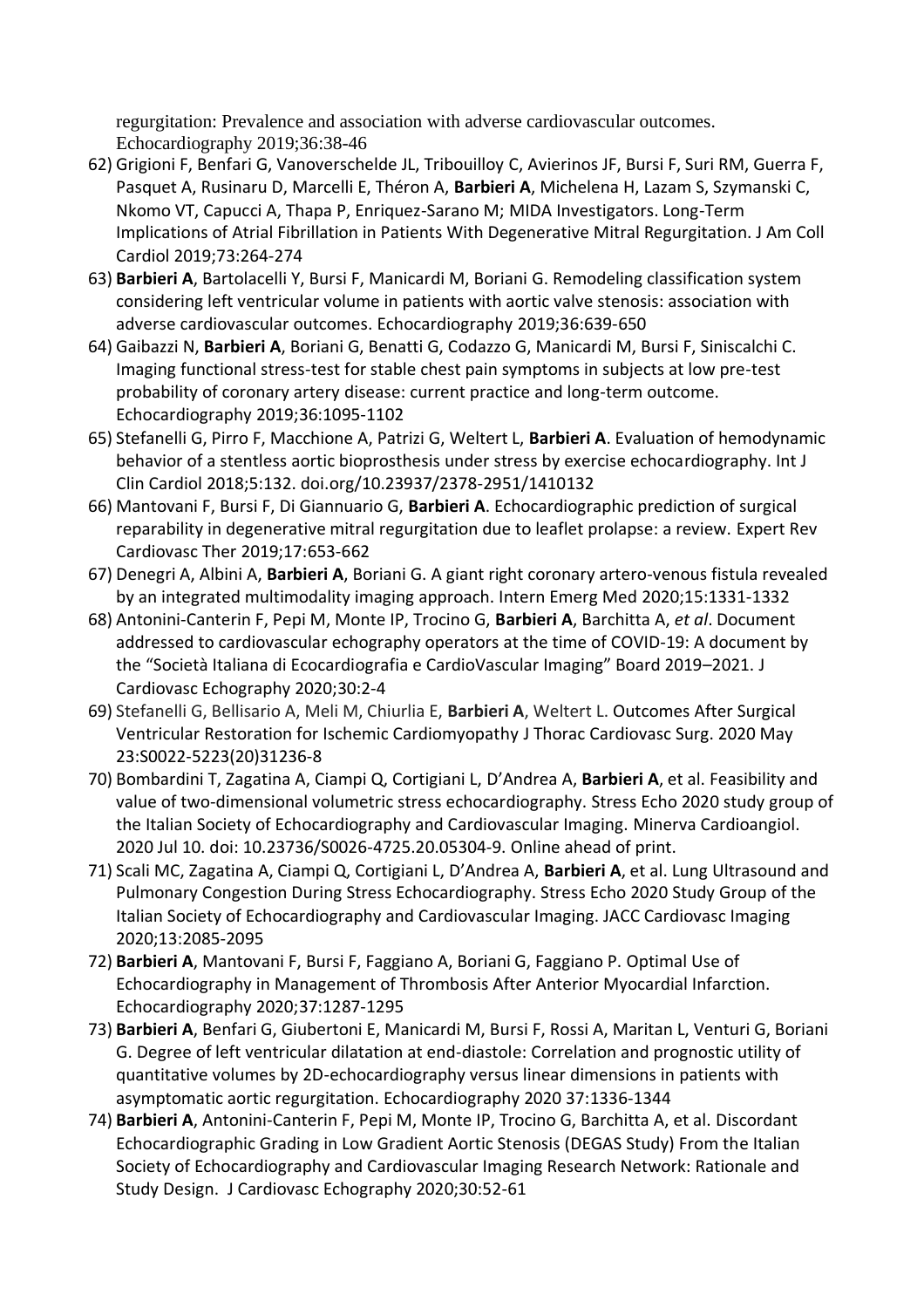- 75) Bursi F, Santangelo G, Sansalone D, Valli F, Vella AM, Toriello F, **Barbieri A**, Carugo S. Prognostic utility of quantitative offline 2D-echocardiography in hospitalized patients with COVID-19 disease. Echocardiography 2020;37:2029-2039
- 76) Malavasi VL, Fantecchi E, Tordoni V, Melara L, **Barbieri A**, Vitolo M, Lip GYH, Boriani G. Atrial fibrillation pattern and factors affecting the progression to permanent atrial fibrillation. Intern Emerg Med. 2020 Nov 7. doi: 10.1007/s11739-020-02551-5. Online ahead of print.
- 77) Cresti A, Barchitta A, **Barbieri A**, Monte IP, Trocino G, Ciampi Q, Miceli S, et al. Echocardiography and Multimodality Cardiac Imaging in COVID-19 Patients. J Cardiovasc Echography 2020;30:S18-24.
- 78) Barchitta A, Pepi M, Monte IP, Trocino G, **Barbieri A**, Ciampi Q, Cresti A, et al. Lung semiotics ultrasound in COVID-19 infection. J Cardiovasc Echography 2020;30 S1-5
- 79) Rossi A, **Barbieri A**, Benfari G, et al. Heart valve calcification and cardiac hemodynamics. Echocardiography 2021;38:525-530
- 80) **Barbieri A**, Bursi F, Camaioni G, Maisano A, Imberti JF, Albini A, De Mitri G, Mantovani F, Boriani G. Echocardiographic Left Ventricular Mass Assessment: Correlation between 2D-Derived Linear Dimensions and 3-Dimensional Automated, Machine Learning-Based Methods in Unselected Patients. J Clin Med. 2021 Mar 19;10(6):1279. doi: 10.3390/jcm10061279.
- 81) **Barbieri A**, Albini A, Maisano A, De Mitri G, Camaioni G, Bonini N, Mantovani F and Boriani G (2021) Clinical Value of Complex Echocardiographic Left Ventricular Hypertrophy Classification Based on Concentricity, Mass, and Volume Quantification. Front. Cardiovasc. Med. 8:667984. doi: 10.3389/fcvm.2021.667984
- 82) Stefanelli G, Labia C, Meli M, **Barbieri A**, Weltert L. Surgical Treatment of Ischemic Dilative Cardiomyopathy by Ventricular Restoration. Surg Technol Int. 2021 May 6;38:sti38/1393. Online ahead of print.
- 83) Ciampi Q, Antonini-Canterin F, **Barbieri A**, et al. Remodeling of activities of Italian echocardiographic laboratories during the coronavirus disease 2019 lockdown: the SIECoVId study. J Cardiovasc Med 2021;22:600-602
- 84) Bartolacelli Y, **Barbieri A**, Antonini-Canterin F, et al, on behalf of the Stress Echo 2030 Study Group of the Italian Society of Echocardiography and Cardiovascular Imaging. Imaging quality control, methodology harmonization and clinical data management in Stress Echo 2030. J Clin Med. 2021 Jul 7;10(14):3020
- 85) Reshaping of Italian Echocardiographic Laboratories Activities during the Second Wave of COVID-19 Pandemic and Expectations for the Post-Pandemic Era. Ciampi Q, Antonini-Canterin F, **Barbieri A**, et al. SIECoVId Study Group On Behalf Of The Italian Society Of Echocardiography And Cardiovascular Imaging Siecvi. J Clin Med. 2021 Aug 5;10(16):3466. doi: 10.3390/jcm10163466.
- 86) Stress Echo 2030: The Novel ABCDE-(FGLPR) Protocol to Define the Future of Imaging. The Stress Echo Study Group of The Italian Society Of Echocardiography And Cardiovascular Imaging SIECVI. J Clin Med. 2021 Aug 17;10(16):3641. doi: 10.3390/jcm10163641.
- 87) Prognostic value of stress echocardiography assessed by the ABCDE protocol. Ciampi Q, Zagatina A, Cortigiani L, Wierzbowska-Drabik K, Kasprzak JD, Haberka M, Djordjevic-Dikic A, Beleslin B, Boshchenko A, Ryabova T, Gaibazzi N, Rigo F, Dodi C, Simova I, Samardjieva M, **Barbieri A**, Morrone D, Lorenzoni V, Prota C, Villari B, Antonini-Canterin F, Pepi M, Carpeggiani C, Pellikka PA, Picano E. Eur Heart J 2021 Aug 27:ehab493. Online ahead of print.
- 88) Mantovani F, **Barbieri A**, Albini A, Bonini N, Fanti D, Fezzi S, Setti M, Rossi A, Ribichini F, Benfari G. The common combination of aortic stenosis with mitral regurgitation: diagnostic insight and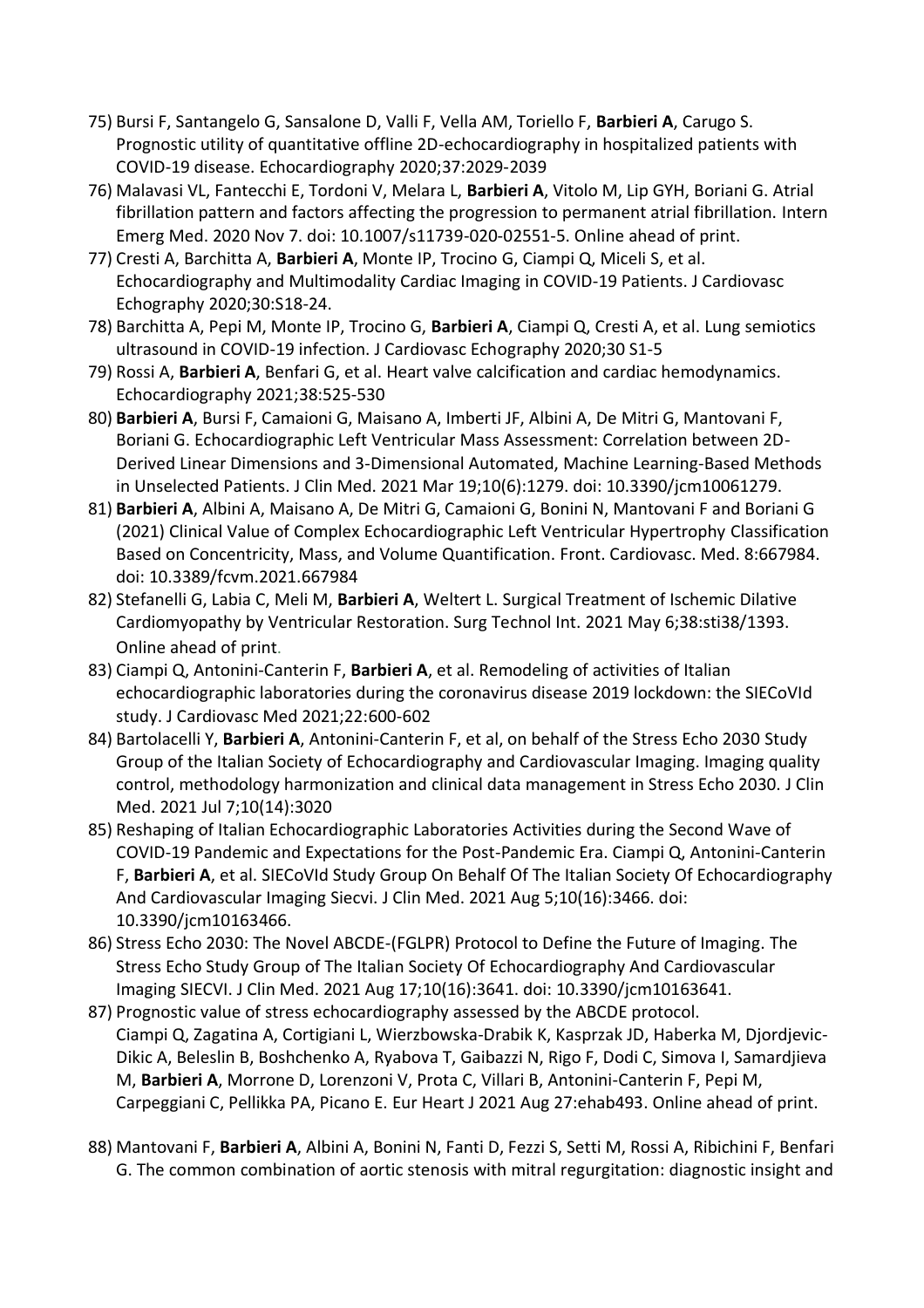therapeutic implications in the modern era of advanced echocardiography and percutaneous intervention. J Clin Med 2021, 10, 4364. https://doi.org/10.3390/jcm10194364

- 89) Bursi F, Santangelo GN, **Barbieri A**, et al. Right Ventricular-Pulmonary Circulation Coupling by 2D-Echocardiography in Hospitalized Patients with COVID-19 Pneumonia. J Am Heart Assoc. 2022;11:e023220. DOI: 10.1161/JAHA.121.023220
- 90) **Barbieri A**, Mantovani F. Atrial Functional Mitral Regurgitation: The Concept Has Evolved, But Inconsistencies Still Remain. J Card Surg 2022, in Press.
- 91) Mantovani F, Paolini A, **Barbieri A**, Boriani G. Free-Floating Intracoronary Thrombus: Who is the Convict? Frontiers in Oncology, in Press.

## **Abstracts (in chronological order)**

- 1. Rossi R, Muia N, Sgura FA, Reggianini L, Molinari R, Origliani G, **Barbieri A**, Tuscano G, Modena MG. Ruolo del miocardio vitale in pazienti con disfunzione ventricolare sinistra sottoposti ad aneurismectomia aortica addominale. Cardiologia 1997; 42 (Suppl 4):n.206
- 2. Muia N, Rossi R, Sgura FA, Molinari R, **Barbieri A**, Modena MG. Indice di performance miocardica: un nuovo indice doppler per lo studio della disfunzione ventricolare sinistra. Cardiologia 1997; 42 (Suppl 4): n.119
- 3. Bendinelli S. Tolomelli S, **Barbieri A**, Marchi M, Lusetti L, Mengoli M. Atherosclerosis in the aortic arch and risk of systemic embolism. A transesophageal echocardiography study in 60 patients. Journal of Cardiovascular Diagnosis and Procedures 1997;14:127
- 4. Bendinelli S, Tolomelli S, **Barbieri A**, Zanghieri G, Bagnulo A, Lusetti L. Cardiac and carotid artery lesions in TIA/Stroke patients. Journal of Cardiovascular Diagnosis and Procedures 1997; 14: 127
- 5. Mengoli M, Lusetti L, Argentini I, **Barbieri A**, Tolomelli S, Bendinelli S. Accuracy of biplane transesophageal echocardiography in the detection of left atrial thrombi: clinical implication. Journal of Cardiovascular Diagnosis and Procedures 1997; 14:126
- 6. Bendinelli S, Lusetti L, Argentini I, **Barbieri A**, Mengoli M, Dodi C. The cardiology information management system. Journal of Cardiovascular Diagnosis and Procedures 1997; 107
- 7. Bendinelli S, Lusetti L, Argentini I, **Barbieri A**, Tolomelli S.,Iori E.Network connectivity of cardiology equipment. Journal of Cardiovascular Diagnosis and Procedures 1997; 107
- 8. Mattioli AV, Tarabini Castellani E, Modena MG, Mattioli G, Carpeggiani P, Aquilina M, Oldani A, **Barbieri A**, Mengoli M, Signorelli S. Studio multicentrico su fibrillazione atriale e stroke: indagine su fonti cardiogene di embolia. Atti VII Congresso Nazionale SIEC 1995; pp 429
- 9. Mattioli AV, Tarabini Castellani E, Modena MG, Molinari R, Carpeggiani P, Mattioli G, **Barbieri A**, Signorelli S. North Italian Study on stroke and atrial fibrillation: transesophageal evaluation of cardiac source of stroke. A CT controlled study. The Journal of Heart Failure 1995; Vol 2, Nr 1, 564
- 10. Cocconcelli F, Barchetti M, Reggianini L, Cerioli G, Fahim N, **Barbieri A**, Parravicini R. Rimodellamento del ventricolo sinistro dopo aneurismectomia con sutura lineare. Archivio di Chirurgia Toracica e Cardiovascolare 1995; Vol XVII-N.1 p. 5
- 11. Franzosi MG, Bonfanti E, Gardinale E, Nicolis E, Balli E, **Barbieri A** et al. I Monitors regionali nello studio GISSI-3: ruolo e risultati. Giorn It Cardiol 1994; 24 (Suppl 1): P97
- 12. Rossi R, Modena MG, Molinari R, Muia N, Origliani G, Sgura FA, Reggianini L, **Barbieri A**. Echo dobutamine in risk stratification of patients with left ventricular dysfunction undergoing abdominal aortic aneurismectomy. J Am Coll Cardiol 1998; 31 (Suppl C)2931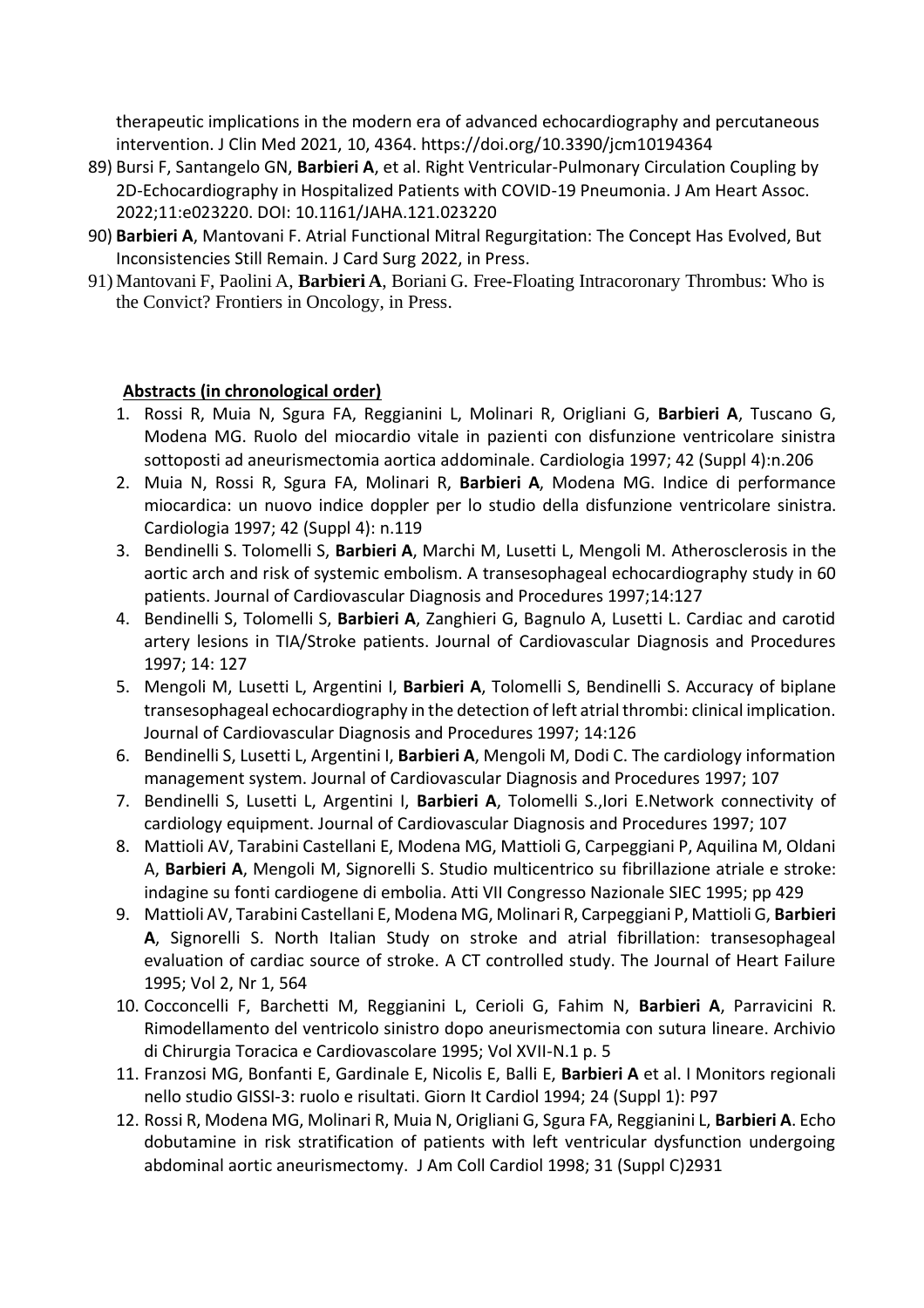- 13. Modena MG, Rossi R, **Barbieri A**, Sgura FA, Muia N, Montanari N, Romagnoli R. Dobutamine echocardiography versus dobutamine cine magnetic resonance for detection of viability after myocardial infarction. Echocardiography 1998; Vol 15, N. 8, 171
- 14. Rossi R, Molinari R, **Barbieri A**, Sgura FA, Muia N, Romagnoli R, Modena MG. Accuratezza diagnostica di nuovi e classici test non invasivi nella individuazione di miocardio vitale dopo infarto del miocardio. Cardiologia 1998; 43 (Suppl 3): C165
- 15. Modena MG, Rossi R, Molinari R, **Barbieri A**, Muia N, Sgura FA, Montanari N, Romagnoli R. Detection of viable myocardium: comparison between dobutamine echocardiography and dobutamine cine magnetic resonance in patients with Q-wave myocardial infarction scheduled for revascularization. Circulation 1998;98:Vol 98, N. 17, 2702
- 16. Bellone A, M Massobrio, **Barbieri A**, I Argentini, L Lusetti, E Iori, S Bendinelli, G Vezzosi. Terapia intensiva cardio-respiratoria: un possibile modello organizzativo? Rassegna di Patologia dell'Apparato Respiratorio 1999; Suppl. 1: P44
- 17. Zennaro M, Bonatti S, Rumolo A, Gargiulo M, Maffei D, Stella A, **Barbieri A**, Modena MG. Limiti della stratificazione del rischio cardiologico in chirurgia vascolare. Risultati di uno studio prospettico. Ital Heart J 2002; Vol. 3/Suppl. 7:C477
- 18. **Barbieri A**, Bursi F, Coppi F, Mariani C, Fantini G, Ratti C, Modena MG. Looking for the optimal cardiovascular screening method in Orthotopic Liver Transplant candidates. Ital Heart J 2002; Vol. 3/Suppl. 7: 206S, P125 Abstract 63° SIC National Congress Roma 14-18 December 2002.
- 19. Ratti C, Arbustini E, Morbidi P, Bursi F, **Barbieri A**, Modena MG. Rimodellamento coronarico nella patologia aterosclerotica della donna. Ital Heart J 2002; Vol. 3/Suppl. 7: P7
- 20. Ratti C, Menozzi F, Diegoli M, Urrata A, Bursi F, **Barbieri A**, Modena MG, Arbustini E. Association of G1644A tRNA val mutation of the mitochondrial (Mt) DNA with hypertrophic cardiomyopathy and encephalomyopathy. Ital Heart J 2002; Vol. 3/Suppl. 7: 102S, C349. Abstract 63° SIC National Congress Roma 14-18 December 2002.
- 21. Ratti C, Arbustini E, Morbini P, Bursi F, **Barbieri A**, Modena MG. *Rimodellamento coronarico nella patologia aterosclerotica della donna*. [Coronary remodeling in atherosclerotic disease in women] Ital Heart J 2002; Vol. 3/Suppl. 7: 173S, P7 Abstract 63° SIC National Congress Roma 14-18 December 2002.
- 22. **Barbieri A**, Bursi F, Zennaro M, et al. *Predittori di anemia in pazienti sottoposti a chirurgia vascolare maggiore in elezione stratificati secondo le linee guida ACC/AHA.* [Predictors of anemia among patiens undergoing elective major vascular surgery stratified according to ACC/AHA guidelines] Ital Heart J 2003; Vol. 4/Suppl. 6: C66. Abstract 64° SIC National Congress Roma December 2003.
- 23. **Barbieri A**, Bursi F, Zennaro M, et al. *Nuove implicazioni del dosaggio della troponina I cardiaca nella monitorizzazione post-operatoria del paziente sottoposto ad intervento di chirurgia vascolare maggiore in elezione*. [New implications of dosing troponin I in postoperative monitoring of patients treated with elective major vascular surgery] Ital Heart J 2003; Vol. 4/Suppl. 6: C67. Abstract 64° SIC National Congress Roma December 2003.
- 24. **Barbieri A**, Zennaro M, Bursi F, et al*. Valore predittivo del dosaggio della troponina I cardiaca nella monitorizzazione post-operatoria dei pazienti sottoposti ad intervento di chirurgia vascolare maggiore.* [Predictive role of cardiac troponin I i n post-opertive monitoring of patients undergoing major vascular surgery] Ital Heart J 2003; Vol. 4/Suppl. 6: C68. Abstract 64° SIC National Congress Roma December 2003.
- 25. **Barbieri A**, Reggianini L, Bonatti S, et al. Effetti a lungo termine della terapia di resincronizzazione ventricolare sul rimodellamento ventricolare sinistro. Ital Heart J 2003; Vol. 4/Suppl. 6: C349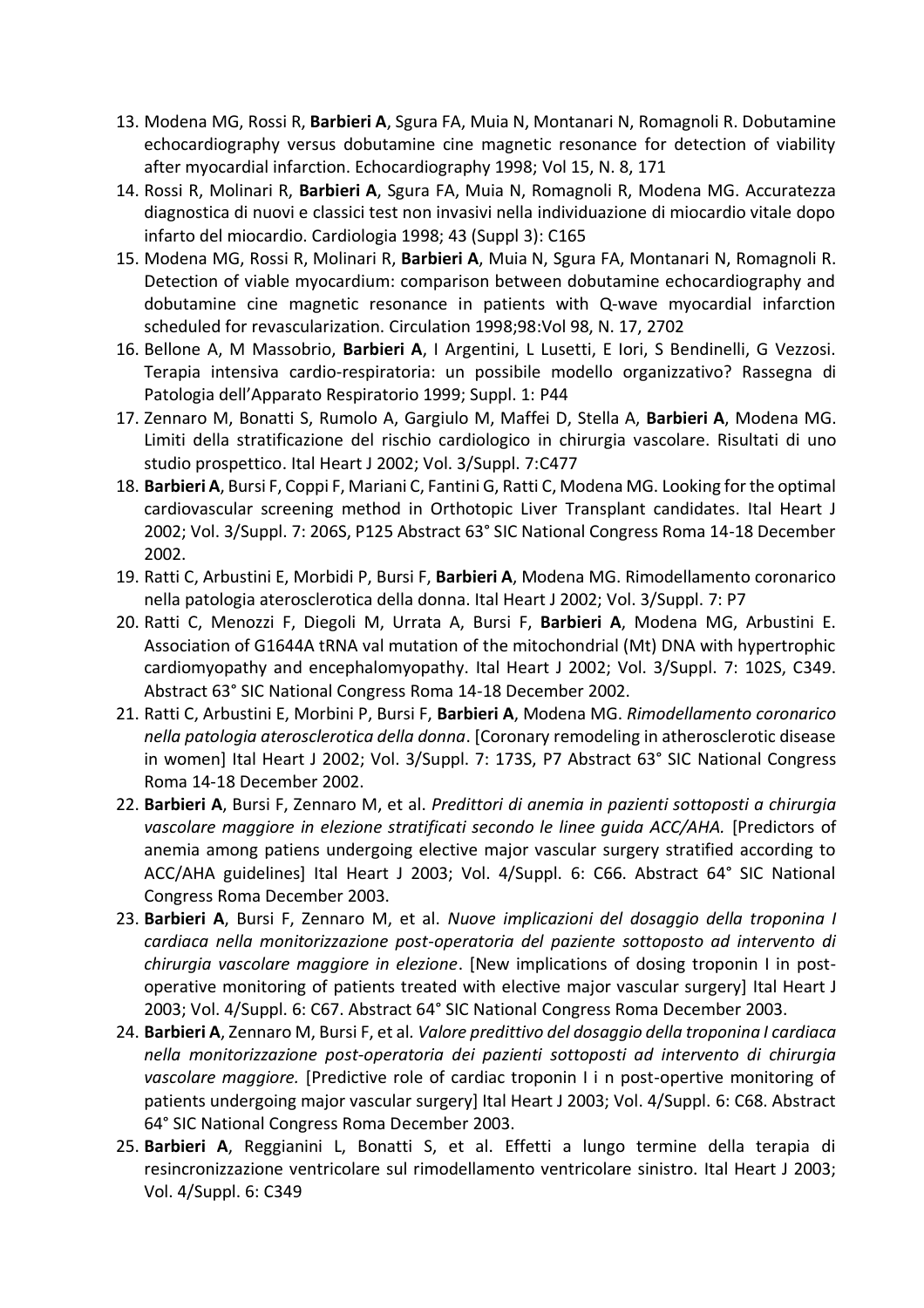- 26. Bonatti S, Coppi F, **Barbieri A**, et al. Risultati a lungo termine della terapia di resincronizzazione ventricolare in pazienti con evidenza ecocardiografica di desincronizzazione: miglioramento dei parametri funzionali. . Ital Heart J 2003; Vol. 4/Suppl. 6: C350
- 27. Ratti C, **Barbieri A**, Grimaldi T, et al. Frequenza di reperti extracardiaci accidentali durante TC spirale multistrato per lo studio della pervietà di bypass e stent coronarici. . Ital Heart J 2003; Vol. 4/Suppl. 6: P98
- 28. **Barbieri A**, Reggianini L, Bonatti S, et al. Durata del QRS come indice di desincronizzazione ventricolare rispetto ai criteri ecocardiografici convenzionali e di Tssue Doppler Imaging. . Ital Heart J 2003; Vol. 4/Suppl. 6: C453
- 29. **Barbieri A**, Bursi F**,** Grimaldi T, et al. Prognostic usefulness of marginal cardiac troponin I elevations in patients undergoing elective major vascular surgery. Ital Heart J 2004; Vol. 5/Suppl. 9: C271 Abstract 65° SIC National Congress Roma December 2004.
- 30. **Barbieri A**, Bursi F, Grimaldi T, et al. Prognostic significance of moderate postoperative anemia in patients undergoing elective vascular surgery. Ital Heart J 2004; Vol. 5/Suppl. 9: P70. Abstract 65° SIC National Congress Roma December 2004.
- 31. **Barbieri A**, Grimaldi T, Bursi F et al. Impact of endovascular and surgical infrainguinal revascularization on postoperative cardiac troponin elevation in patients previously undergoing cardiac risk categorization. Ital Heart J 2004; Vol. 5/Suppl. 9: P186. Abstract 65° SIC National Congress Roma December 2004.
- 32. Rossi L, **Barbieri A**, Ligabue G, et al. Un caso di finestra aorto-polmonare associato a difetto interventricolare indagato mediante risonanza magnetica. Ital Heart J 2004; Vol. 5/Suppl. 9: P3
- 33. Rossi L, Politi L, **Barbieri A**, et al. Caratteristiche morfo-funzionali della cardiomiopatia ipertrofica valutate mediante risonanza magnetica. Ital Heart J 2004; Vol. 5/Suppl. 9: P225
- 34. **Barbieri A**, Bursi F, Politi L, Zennaro M, Grimaldi T, Rumolo A, Gargiulo M, Stella A, Modena MG. Prognostic Value of Cardiac Troponin After Elective Major Vascular Surgery in Patients Perioperatively Evaluated According to the ACC/AHA Guidelines for Noncardiac Surgery. J Am Coll Cardiol 2005;45/Suppl 1;C875-8. American College of Cardiology Annual Scientific Session March 5-9 2005. *Oral communication.* Orlando Florida.
- 35. Rossi L, **Barbieri A**, Bursi F, et al. Correlation between traditionally used variables of infarct size with contrast-enhanced magnetic resonance infarct size in patients treated with primary coronary angioplasty. It Heart J 2005; Vol. 6/Suppl. 8: C18. Abstract 66° SIC National Congress Roma December 2005. **Winner**, ranking 2nd at Young Investigator Award.
- 36. Grimaldi T, **Barbieri A**, D'Amico R, Bursi F. Association between blood transfusion and clinical outcomes after elective major vascular surgery in patients preoperatively evaluated according to the ACC/AHA guidelines for non cardiac surgery. It Heart J 2005; Vol. 6/Suppl. 8: C36. Abstract 66° SIC National Congress Roma December 2005.
- 37. Politi L, **Barbieri A**, Bursi F, et al. Myocardial infarct size in the reperfusion era: comparison between electrocardiographic quantification and magnetic resonance imaging after primary angioplasty. It Heart J 2005; Vol. 6/Suppl. 8: C468. Abstract 66° SIC National Congress Roma December 2005. **Finalist Young Investigator Award**.
- 38. **Barbieri A**, Bursi F, Grimaldi T, Politi L, Malagoli A, Di Girolamo A, Coppi G, Modena MG. Blood transfusion death and myocardial infarction after elective major vascular surgery. Poster presentation at the European Society of Cardiology Congress. 2-6 September 2006, Barcelona, Spain.
- 39. Zanasi V, Bursi F, **Barbieri A**, Cioni E, Veronesi B, Modena MG. Left Atrial Volume Reclassified: Application of the American Society of Echocardiography Cut-Offs to Unselected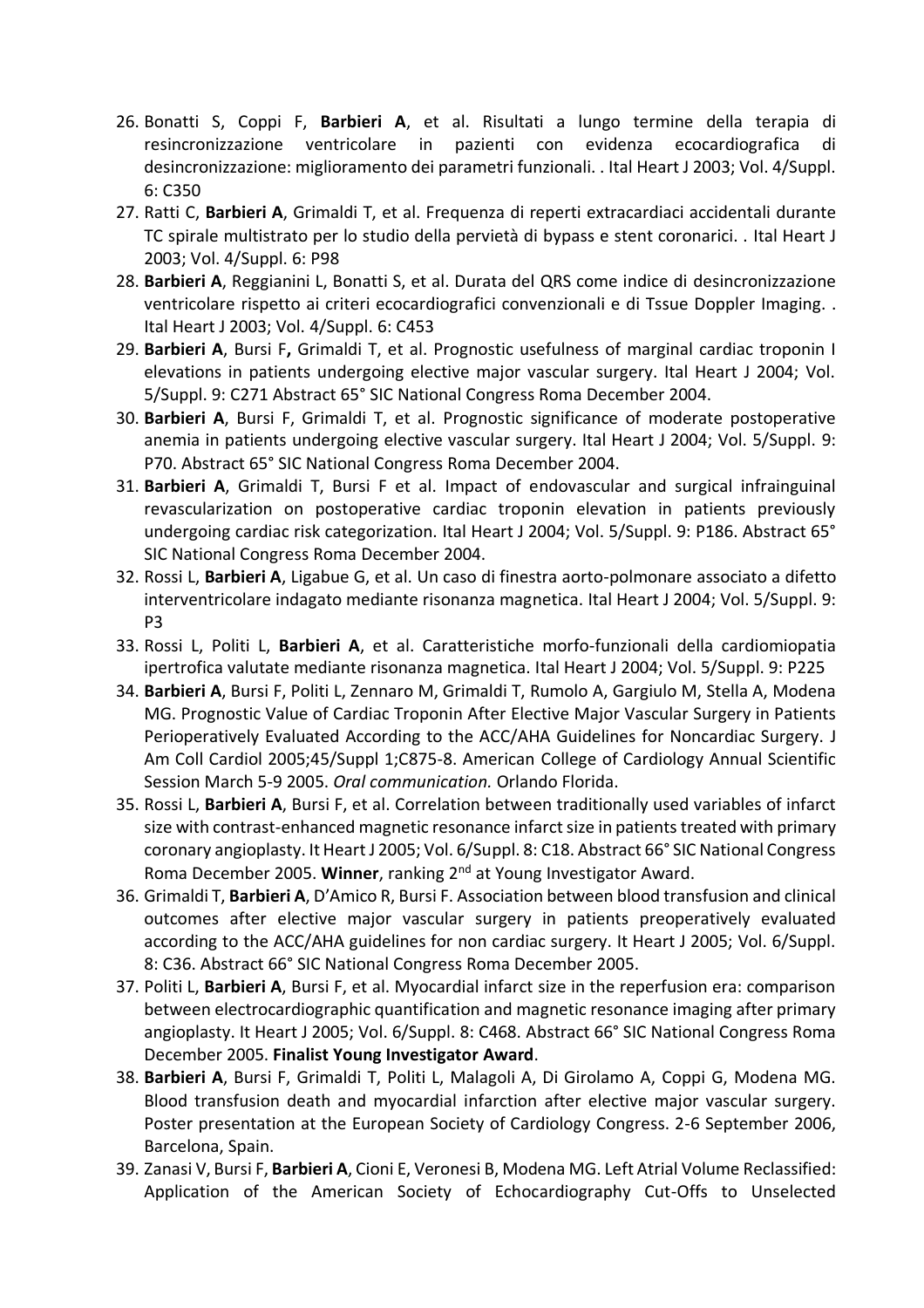Asymptomatic Subjects Referred to the Echocardiography Laboratory. Poster presentation at the American Heart Association Scientific Session, Chicago, Illinois. November 11-15, 2006.

- 40. Bursi F**, Barbieri A**, Politi L, Rossi L, Manicardi C, Ligabue G, Romagnoli R, Modena MG. Progressive left ventricular remodelling after ST elevation myocardial infarction in the primary angioplasty era. It Heart J 2006; Vol. 7/Suppl. 1-12: C386. *Oral communication*. 67° SIC National Congress Roma December 2006.
- 41. Politi L, Rossi L, **Barbieri A**, Bursi F**,** Barbieri A, Ligabue G, Veronesi B, Modena MG. Load independent diastolic function index E/e' is associated with left ventricular remodelling after primary coronary angioplasty. It Heart J 2006; Vol. 7/Suppl. 1-12: P65. Abstract 67° SIC National Congress Roma December 2006.
- 42. Malagoli A, Di Girolamo A, **Barbieri A**, Bursi F, Politi L, Rumolo A, Coppi G, Modena MG. Chronic renal failure, death and myocardial infarction after elective major vascular surgery. It Heart J 2006; Vol. 7/Suppl. 1-12: P200. Abstract 67° SIC National Congress Roma December 2006.
- 43. **Barbieri A**, Bursi F**,** Rossi L, Politi L, Ligabue G, Romagnoli R, Modena MG. Grade 3 ischemia on the admission electrocardiogram don't predicts transmural final infarct size after acute mechanical reperfusion therapy for myocardial infarction. It Heart J 2006; Vol. 7/Suppl. 1- 12: P212. Abstract 67° SIC National Congress Roma December 2006.
- 44. Rossi L, Politi L, **Barbieri A**, Bursi F**,** Ligabue G, Romagnoli R, Modena MG. ST segment analysis and ultimate infarct size transmurality assessed by magnetic resonance after successful primary coronary angioplasty. It Heart J 2006; Vol. 7/Suppl. 1-12: P300. Abstract 67° SIC National Congress Roma December 2006.
- 45. Bursi F**, Barbieri A**, Politi L, Rossi L, Ligabue G, Romagnoli R, Modena MG. Predictors of long term left ventricular dilatation after myocardial infarction in the primary angioplasty era. It Heart J 2006; Vol. 7/Suppl. 1-12: P308. Abstract 67° SIC National Congress Roma December 2006.
- 46. Zanasi V, Bursi F, **Barbieri A**, Cioni E, Veronesi B, Modena MG. Left atrial volume reclassified: application of the American Society of Echocardiography cut-offs to unselected asymptomatic subjects referred to the Echocardiography Laboratory. It Heart J 2006; Vol. 7/Suppl. 1-12: C336. *Oral communication*. 67° SIC National Congress Roma December 2006.
- 47. Avierinos JF, **Barbieri A**, Grigioni F, Tribouilloy C, Sarano ME, et al, on behalf of the Mitral Regurgitation International Database (MIDA) Investigators. Prognostic value of left ventricular end-systolic diameter in chronic organic mitral regurgitation. Valvular Heart Disease: New Strategies. Las Vegas May 14-17, 2006-03-27
- 48. Grigioni F, Tribouilloy C, Avierinos JF, **Barbieri A**, Sarano ME et al, on behalf of the Mitral Regurgitation International Database (MIDA) Investigators. Prognostic and therapeutic implications of symptoms in chronic mitral regurgitation. Valvular Heart Disease: New Strategies. Las Vegas May 14-17, 2006-03-27
- 49. Tribouilloy C, Avierinos JF, **Barbieri A**, Grigioni F, Sarano ME, et al, on behalf of the Mitral Regurgitation International Database (MIDA) Investigators. Natural history and effects of surgery in chronic mitral regurgitation: results from a multicenter European database. Valvular Heart Disease: New Strategies. Las Vegas May 14-17, 2006-03-27
- 50. Politi L, Rossi L, **Barbieri A**, et al. Load independent diastolic function index E/e' is associated with left ventricular remodeling after primari coronary angioplasty. G Ital Cardiol 2006 Suppl 1-12:P65
- 51. Malagoli A, Di Girolamo A, **Barbieri A**, et al. Chronic renal failure, death and myocardial infarction after elective major vascular surgery. G Ital Cardiol 2006 Suppl 1-12:P200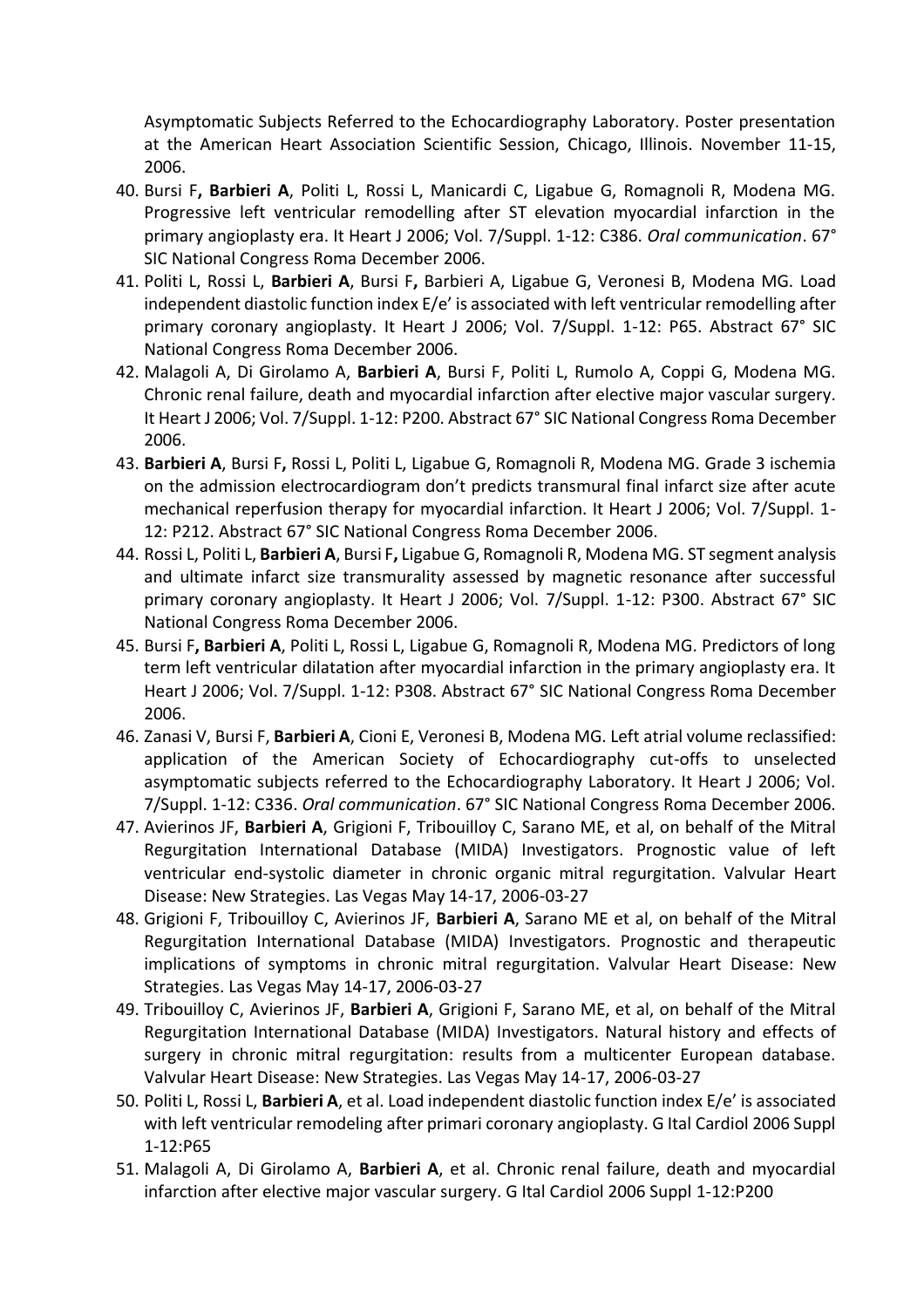- 52. Grigion F, Bianch G, **Barbieri A**, et al. Age and heart transplantation: results from a heart failure unit. ESC 2007;P1898
- 53. F. Bursi, C. Ricci, L. Reggianini,. **Barbieri A**, V. Zanasi, E. Cioni, C. Leuzzi, F. Grigioni, A. Branzi, M.G. Modena. [P1915] Assessment of mitral regurgitation is useful to predict death in chronic heart failure patients followed at a dedicated outpatient clinic. European Society of Cardiology Congress. 1-5 September 2007, Vienna, Austria.
- 54. F. Bursi, L. Reggianini,. **Barbieri A**, V. Zanasi, C. Ricci, F. Grigioni, A. Branzi, MG. Modena Functional non ischemic mitral regurgitation predicts death or heart transplant among patients with systolic heart failure followed at a dedicated heart failure outpatient clinic. ESC Heart Failure Congress 14-17 June 2008. Milan, Italy.
- 55. Marchese P, Delle Donne G, Bursi F, Malavasi V,. **Barbieri A**, Casali E, Modena MG. Left atrial volume predicts recurrence of nonvalvular atrial fibrillation after electrical cardioversion. European Society of Cardiology Congress. 1-5 September 2008, Munich, Germany. Eur Heart J. 2008;29:541(P3434).
- 56. Grigioni F, **Barbieri A**, Enriquez-Sarano M, et al. Predictors And Prognostic Implications Of Pulmonary Arterial Hypertension Complicating Degenerative Mitral Regurgitation: A Multicenter Long-term International Study. 5<sup>th</sup> Biennial Meeting of the Society for Heart Valve Disease.. Berlin 2009. Slide (oral) presentation. Abstract ID: 37512
- 57. Bursi F, Grigioni F, **Barbieri A**, Tribouilloy C, Avierinos JF, Branzi A, Modena MG, Enriquez-Sarano M, on behalf of the MIDA Investigators. Prognostic impact of pulmonary hypertension in patients with severe mitral regurgitation due to flail leaflets: a multicenter long-term international study. European Society of Cardiology Congress. September 2009, Barcelona, Spain. European Heart Journal 2009 30 (Abstract Supplement).
- 58. Bursi F, **Barbieri A**, Leuzzi C, Reggianini L, Manicardi C, Copelli S, Modena MG. Prognostic implications of indexed left ventricular end-diastolic diameter by echocardiography to outpatients with chronic systolic heart failure: application of ASE/ESC guidelines. European Heart Journal 2009 30 (Abstract Supplement), 292.
- 59. Leuzzi C, **Barbieri A**, Bursi F, Reggianini L, Manicardi C, Modena MG. Prognostic value of three commonly used different methods of assessing renal function in ambulatory patients with chronic heart failure and systolic dysfunction. European Heart Journal 2009 30 (Abstract Supplement), 1020.
- 60. **Barbieri A**, Bursi F, Mantovani F, Valenti C, Quaglia M, Modena MG. Prognostic Impact of Echocardiographically Determined Left Ventricular Mass Partition Values Proposed by the American Society of Echocardiography/European Association of Echocardiography. American Heart Association Congress, Chicago Nov 2010. *Poster Session* n. 14555
- 61. Verduri A, Leuzzi C, **Barbieri A**, et al. Early right ventricular dysfunction in smokers with COPD and reduced diffusion capacity for carbon monoxide (Dlco). Chest 2010;138(4\_MeetingAbstracts):866A
- *62.* Mantovani F, **Barbieri A**, Bursi F, Valenti C, Quaglia M, Modena MG. Prognostic Impact of Echocardiographically Determined Left Ventricular Geometric Patterns Categorization Proposed by the American Society of Echocardiography/European Association of Echocardiography. Italian Society of Echocardiography (SIEC) Congress, Naples Apr 2011. *Moderated Poster Session*
- *63.* Mantovani F, **Barbieri A**, Bursi F, Valenti C, Quaglia M, Modena MG. Incremental prognostic value of echocardiographically determined left ventricular mass according to the proposed categorization by the American Society of Echocardiography/European Association of Echo. Euroecho & other Imaging Modalities 2011. Eur J Echocardiography Abstracts Supplement 2011;12 (S2), ii126, *Poster session, selectes as High score abstract*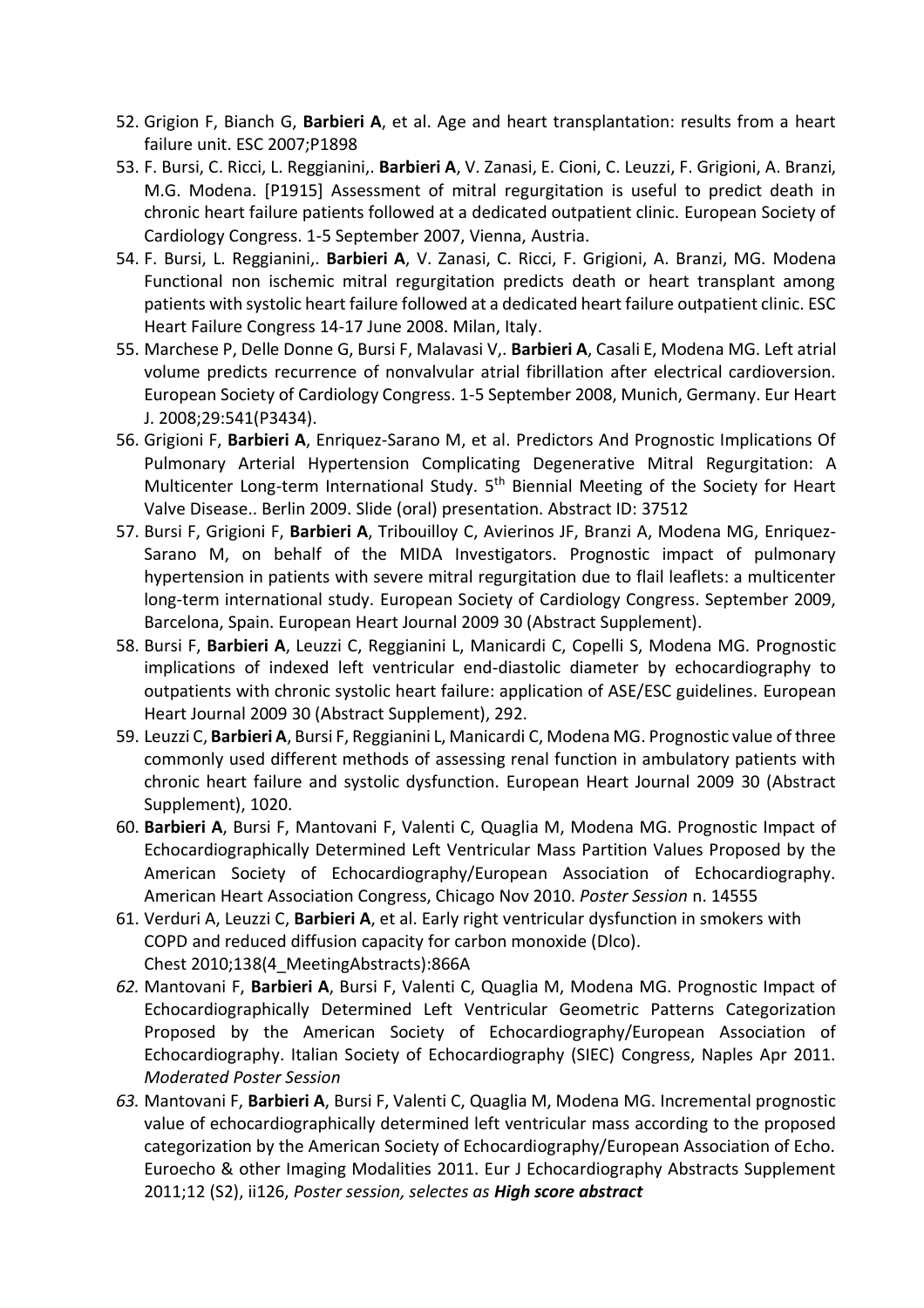- *64.* Mantovani F, **Barbieri A**, Bursi F, Valenti C, Quaglia M, Modena MG. Echocardiographically determined left ventricular hypertrophy reclassification according to the proposed methods and categorization by the American Society of Echocardiography/European Association of Echocardiography. Euroecho & other Imaging Modalities 2011. Eur J Echocardiography Abstracts Supplement 2011;12 (S2), ii161, *Poster session*
- *65.* Mantovani F, **Barbieri A**, Bursi F, Valenti C, Quaglia M, Modena MG. Incremental prognostic value of echocardiographically determined left ventricular mass according to the proposed categorization by the American Society of Echocardiography/European Association of EchoItalian Society of Cardilogy (SIC) Congress, Rome Dec 2011. *Oral communication.*
- *66.* Mantovani F, **Barbieri A**, Bursi F, Valenti C, Quaglia M, Modena MG. Echocardiographically determined left ventricular hypertrophy reclassification according to the proposed methods and categorization by the American Society of Echocardiography/European Association of Echocardiography Italian Society of Cardilogy (SIC) Congress, Rome Dec 2011. *Moderated poster session.*
- *67.* Bertugno S, Ligabue G, Fiocchi F, Nocetti L, Vasaturo S, Lugli R, **Barbieri A**, Torricelli P. Late gadolinium enhanced-cardiac magnetic resonance (LGE-CMR) quantification of myocardial damage as a predictor of arrhythmic events. European Society of Radiology. ECR 2012. Poster No.: B-0575
- 68. Bertugno S,. Ligabue G Fiocchi F , Nocetti L, Vasaturo S, Morini V, **Barbieri A**. Lugli R. Extent of myocardial scar detected by late Gadolinium enhancement-cardiac magnetic resonance (LGE-CMR) as a predictor of major adverse cardiac events (MACE) in HCM patients. Poster No.: B-0462. European Congress of Radiology 2013
- 69. Bertugno S,. Ligabue G Fiocchi F , Nocetti L, Vasaturo S, Morini V, **Barbieri A**. Lugli R Torricelli P. Myocardial scar extension detected by late Gadolinium enhancementcardiovascular magnetic resonance (LGECMR) for arrhythmic risk stratification of HCM patients. Poster No.: B-0463. European Congress of Radiology 2013
- 70. Bertugno S,. Ligabue G Fiocchi F , Nocetti L, Vasaturo S, Morini V, **Barbieri A**. Lugli R, Torricelli P. Role of myocardial scar location detected by late Gadolinium enhancementcardiac magnetic resonance (LGE-CMR) to predict ventricular tachyarrhythmias in HCM. Poster No.: C-1081. European Congress of Radiology 2013
- 71. Imazio M, Brucato A, **Barbieri A**, Ferroni F, Bonomi F, Mantovani F, Chinaglia A, Di Corato P, Lugli R, Valenti P, Della Casa G, Belli R. Outcome of myopericarditis and perimyocarditis: results from a multicenter prospective cohort study. J Am Coll Cardiol 2013 Volume 61, Issue 10 E1279
- 72. Pignatti M, Mantovani F, **Barbieri A**, Pacchioni L, De Santis G. Silicone expanders and implants may jeopardi ze echocardiographic image quality in post-mastectomy patients. EURAPS 25th Annual Meeting 2014
- 73. Lazam S, de Meester C, Huebner M, Boulif J, Pasquet A, Grigioni F, [Tribouilloy](http://circ.ahajournals.org/search?author1=Christophe+Tribouilloy&sortspec=date&submit=Submit) C[, Avierinos](http://circ.ahajournals.org/search?author1=Jean-Francois+Avierinos&sortspec=date&submit=Submit) JF, [Schaff](http://circ.ahajournals.org/search?author1=Hartzell+Schaff&sortspec=date&submit=Submit) H, **Barbieri A**, et al. Very long term survival after mitral repair vs replacement: a propensity score analysis of a large, prospective, Multicenter International Registry. Circulation 2014:130 (Suppl 2), A20394-A20394
- 74. Mantovani F, Bertelli L, Lugli R, Bursi F,Modena MG, Chiarini V, Rubbiani E, Cappelli G, **Barbieri A**. Utilità di Uno Screening Cardiologico Giudicato con Ecostress da Sforzo Negativo in Pazienti con Insufficienza Renale Cronica End-Stage Possibili Candidati a Trapianto Renale" (ID72). Congresso Nazionale SIEC Napoli 16-18 aprile 2015.
- 75. Lazam S, de Meester C, Huebner M, Boulif J, Pasquet A, Grigioni F, [Tribouilloy](http://circ.ahajournals.org/search?author1=Christophe+Tribouilloy&sortspec=date&submit=Submit) C[, Avierinos](http://circ.ahajournals.org/search?author1=Jean-Francois+Avierinos&sortspec=date&submit=Submit) JF, [Schaff](http://circ.ahajournals.org/search?author1=Hartzell+Schaff&sortspec=date&submit=Submit) H, **Barbieri A**, et al. Very long term survival after mitral repair vs replacement. A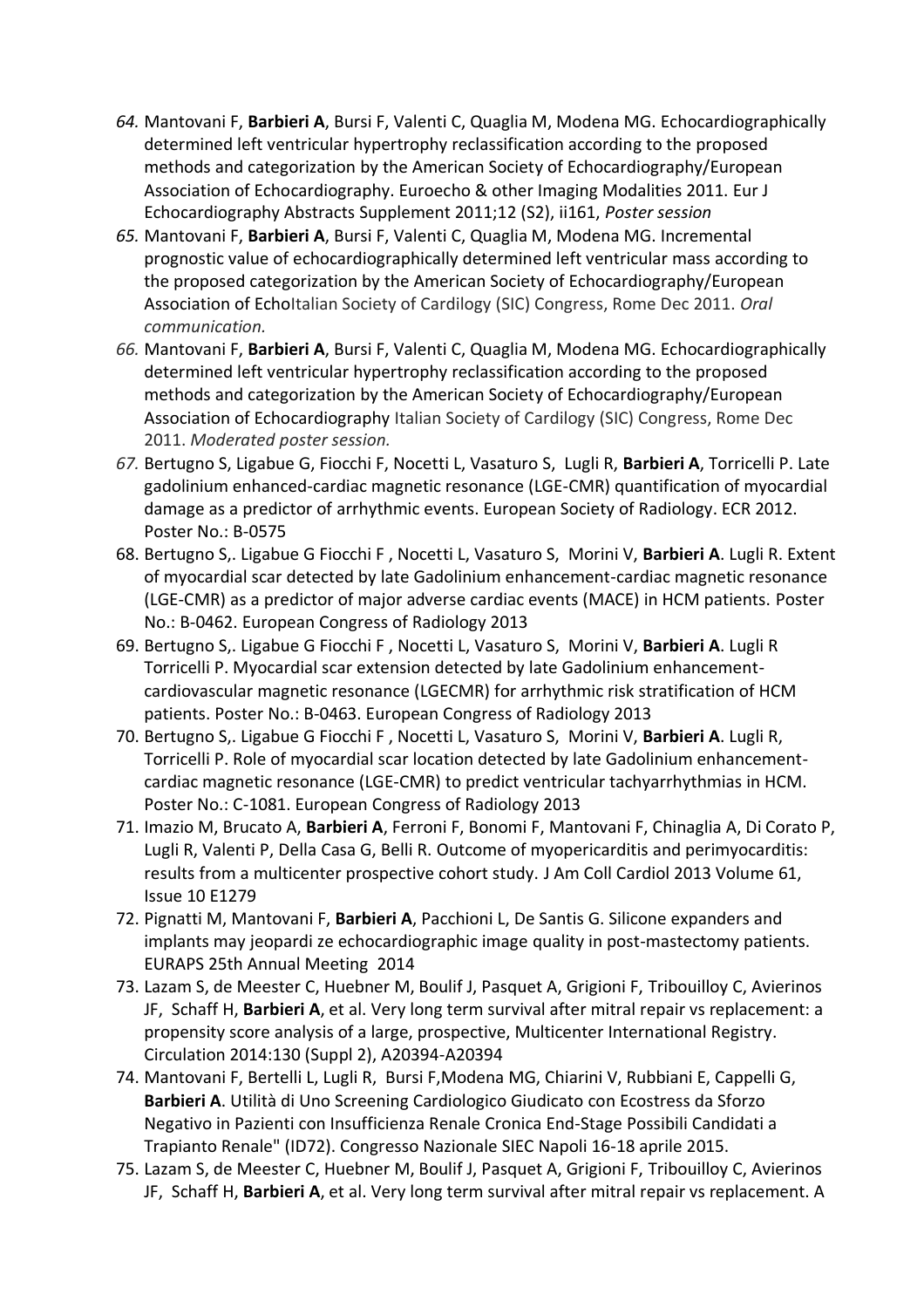propensity score analysis of a large, prospective, multicenter international registry. Archives of Cardiovascular Diseases Supplements 04/2015; 7(2):214.

- 76. Mantovani F, Bertelli L, Lugli R, Bursi F, Modena MG, Chiarini V, Abdelmoneim SS, Rubbiani E, Cappelli G, **Barbieri A**. Usefulness of negative supine bicycle exercise stress echocardiography in patients with end stage renal disease evaluated for renal transplantation. ESC Congress 2015. August 29-September 2, London. *Poster Session*
- 77. Garcia M, Abdelmoneim SS, Mantovani F, **Barbieri A**, Bursi F, Ball C, Medina-Inojosa JR, Modena MG, Mulvagh SL. Prognostic Value of Negative Stress Echocardiography with or without Concomitant Ischemic Electrocardiographic Changes in a Referral Group of Women with Suspected Coronary Artery Disease: A 4 Year Follow-up Study. American Heart Association (AHA) Scientific Sessions 2015Orlando, Florida November 7-11. *Poster Session*
- 78. Mantovani F, Lugli R, Bursi F, Fabbri M, Modena MG, Stefanelli G, Mussini C, **Barbieri A**. Following the European Society of Cardiology proposed echocardiographic algorithm in elective patients with clinical suspicion of infective endocarditis: diagnostic yield and prognostic implications. EuroEcho-Imaging 2015. December 2-5, 2015, Seville – Spain. *Poster Session*
- 79. Mantovani F, Navazio A, **Barbieri A**, Boriani G. A first described case of cancer-associated non-bacterial thrombotic endocarditis on multiple valves in the era of novel oral anticoagulants. ESC 2016. August 27-31, 2016, Rome –Italy. Clinical cases session (Cardiologists of Tomorrow) – *Invited speaker*
- 80. Bartolacelli Y, Mantovani F, Lugli R, Bursi F, Fabbri M, Mussini C, Boriani G, **Barbieri A**. Staphilococcus aureus bacteremia: application of the ESC proposed diagnostic echocardiographic algorithm in clinical practice, EuroEcho-Imaging 2016. December 7-10, 2016, Leipzig – Germany. *Poster Session* Eur J Cardiovasc Img Supplements (2016) 17 (Supplement 2), ii32
- 81. Bartolacelli Y, Mantovani F, Lugli R, Bursi F, Fabbri M, Mussini C, Boriani G, **Barbieri A**. ESC proposed diagnostic echocardiographic algorithm in elective patients with clinical suspicion of infective endocarditis and negative blood cultures: diagnostic yield and prognostic implications, EuroEcho-Imaging 2016. December 7-10, 2016, Leipzig – Germany. *Poster Session* Eur J Cardiovasc Img Supplements (2016) 17 (Supplement 2), ii3
- 82. Bertugno S, Nocetti F, Fiocchi F, **Barbieri A**, Bartolacelli Y, Torricelli P, Ligabue G. Stratification of arrhythmic risk in HCM patients on the basis of oedema and myocardial scar on late gadolinium enhancement-cardiac magnetic resonance (LGE-CMR): a 11-year follow-up study. ECR 2017/B-0691
- 83. Mantovani F, **Barbieri A**, Bursi F, Bartolacelli Y, Manicardi M, Lauria G, Boriani G. 12-years temporal trend in referral pattern and test results of stress echocardiography in a tertiary care referral center with moderate volume activities and cath-lab facility. EuroEcho-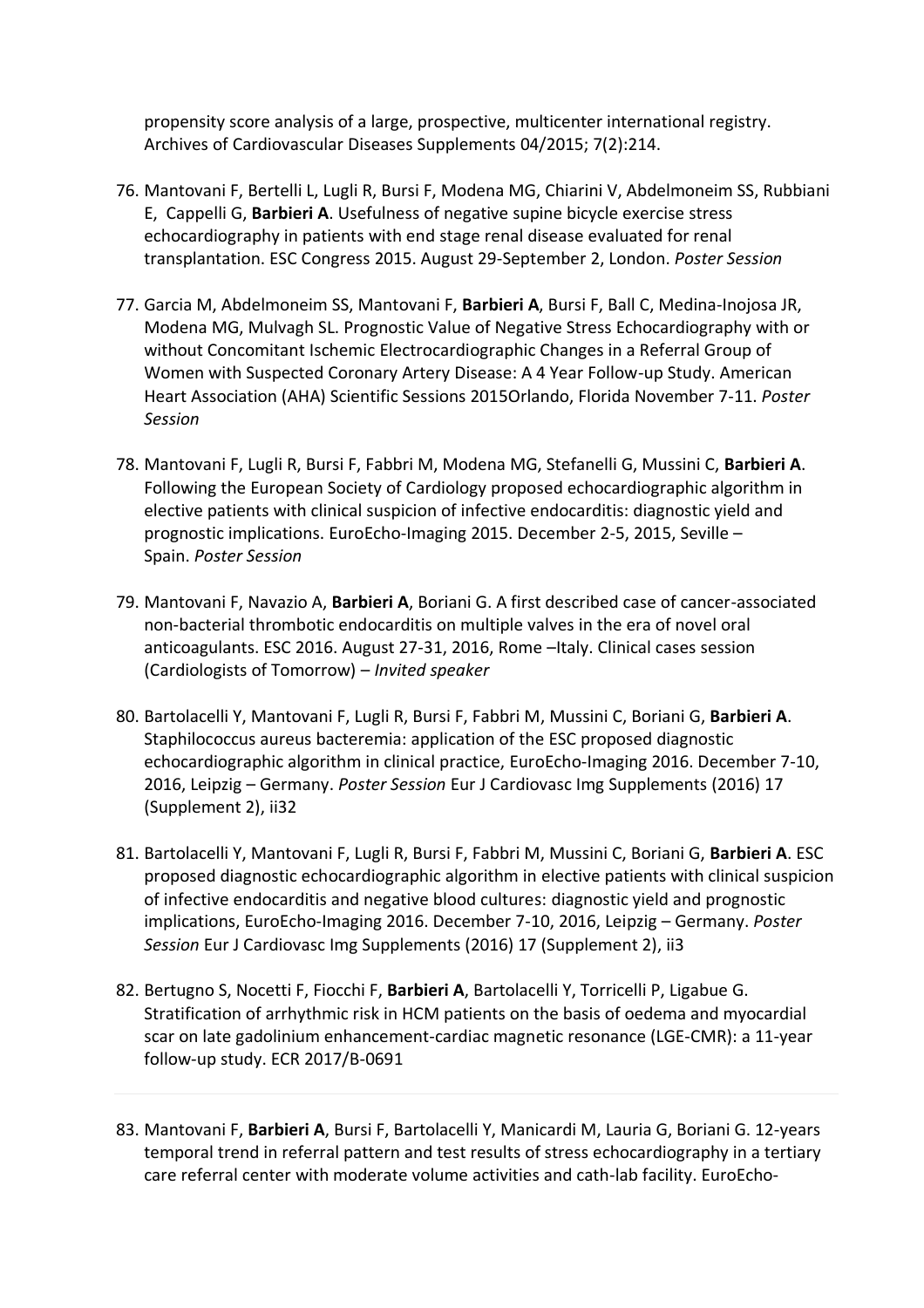Imaging 2017. December 6-9, 2016, Lisbon – Portugal. *Poster Session* Eur J Cardiovasc Img Supplements (2017) 18 (Supplement 3), P305

- 84. Borio G, Rossi A, Benfari G, **Barbieri A**, Gaibazzi N, Erlicher A, Mureddu G, Frattini S, Faden G, Beraldi M, Moreo A, Lazzarini V, Agostini F, Temporelli T, Faggiano P. Tricuspid anulus displacement (TAPSE) is a determinant of cardiac stroke volume independently of left ventricular function. European Heart Journal 39 (suppl\_1), ehy565. P2749
- 85. Bartolacelli Y, **Barbieri A**, Manicardi M, Bursi F, Boriani G. Remodelling classification system considering left ventricular volume in patients with aortic valve stenosis: association with adverse cardiovascular outcomes. EuroEcho-Imaging 2018. December 5-8, 2018, Milan – Italy. *Poster Session, P1295.* Eur J Cardiovasc Img Supplements\_1 (2019)
- 86. Giubertoni E, **Barbieri A**, Bursi F, Bartolacelli Y, Manicardi M, Boriani G. Remodelling classification system considering left ventricular volume in patients with aortic valve regurgitation: association with adverse cardiovascular outcomes. EuroEcho-Imaging 2018. December 5-8, 2018, Milan – Italy. *Moderated Poster, P1035.* Eur J Cardiovasc Img Supplement\_1 (2019)
- 87. Manicardi M, **Barbieri A**, Boriani G, et al. Imaging functional stress-test for stable chest pain symptoms in subjects at low pre-test probability of coronary artery disease: current practice and long-term outcome. December 5-8, 2018, Milan – Italy. *Poster Session, P926.* Eur J Cardiovasc Img Supplement\_1 (2019)
- 88. Ciampi Q, Carpeggiani C, Paterni M, De Nes M, Zagatina A, Mori F, **Barbieri A**, et al., on behalf of Stress Echo 2020 study group of the Italian Society of Echocardiography and Cardiovascular Imaging (SIECVI). Multi-step Web-based Training: the road to Stress echo 2020.December 5-8, 2018, Milan – Italy. *Poster Session P924.* Eur J Cardiovasc Img Supplement\_1 (2019)
- 89. Citro R, La Carrubba S, Fabiani I, Faganello G, **Barbieri A**, et al. Echocardiographic findings in patients with bicuspid aortic valve with and without raphe enrolled in REBECCA registry. December 5-8, 2018, Milan – Italy. *Poster Session P1729.* Eur J Cardiovasc Img Supplement\_1 (2019)
- 90. Stefanelli G, Pirro F, Labia C, Patrizi G, Weltert L, **Barbieri A** (2019). Usefulness of Exercise Echocardiography for Evaluation of Aortic Bioprostheses Under Stress., Structural Heart,3:sup1, 3, DOI: [10.1080/24748706.2019.1586202](https://doi.org/10.1080/24748706.2019.1586202)
- 91. Valli F, Bursi F, Santangelo G, Sansalone D, Vella AM, Toriello F, **Barbieri A**, Carugo S. Prognostic utility of quantitative offline 2D-echocardiography in hospitalized patients with COVID-19 February 2021 European Heart Journal Cardiovascular Imaging 22(Supplement\_1) DOI: 10.1093/ehjci/jeaa356.139
- 92. Vella AM, Bursi F, Santangelo G, Barbieri A, et al. Consequences on the right ventricular to pulmonary circulation coupling of COVID-19 infection. *European Heart Journal*, Volume 42, Issue Supplement\_1, October 2021, ehab724.0149, <https://doi.org/10.1093/eurheartj/ehab724.0149>
- 93. A [Zagatina,](javascript:;) Q [Ciampi,](javascript:;) L [Cortigiani,](javascript:;) K [Wierzbowska-Drabik,](javascript:;) M [Haberka,](javascript:;) A [Djordjevic-Dikic,](javascript:;) [A](javascript:;) [Boshchenko,](javascript:;) F [Rigo,](javascript:;) I [Simova,](javascript:;) C [Dodi,](javascript:;) N Gaibazzi, D [Morrone,](javascript:;) **A [Barbieri,](javascript:;)** PA [Pellikka,](javascript:;) [E](javascript:;) [Picano](javascript:;) The ischemic cascades in contemporary patients: five distinct phenotypes assessed by ABCDE stress echocardiography. European Heart Journal - Cardiovascular Imaging, Volume 23, Issue Supplement\_1, February 2022, jeab289.111, <https://doi.org/10.1093/ehjci/jeab289.111>

#### **Annex #2**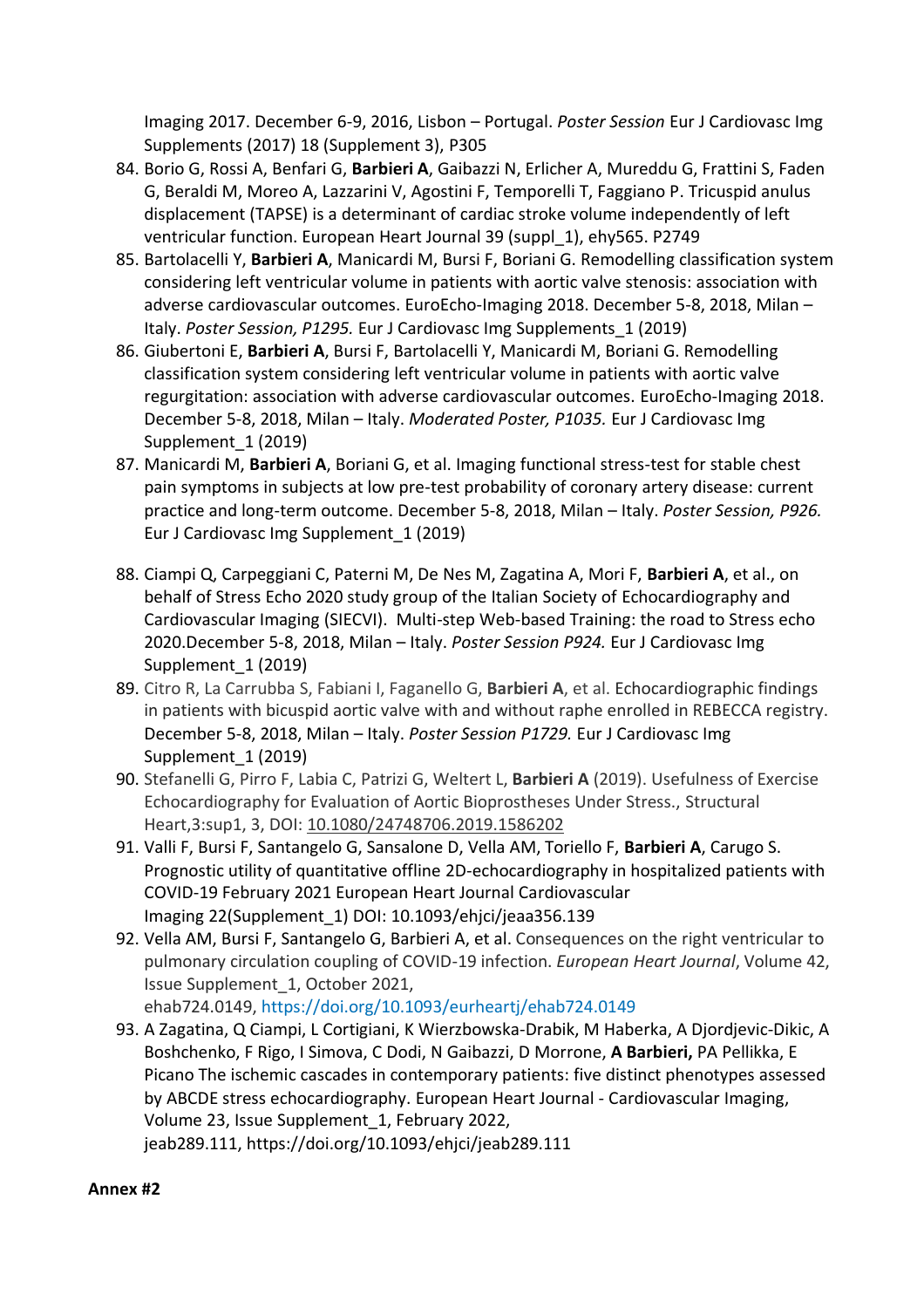#### **Invited oral presentations at national meetings**

- 1. Corso di Ecostress, Direttore Eugenio Picano, Reggio Emilia 1997
- 2. Corso di Ecostress, Direttore Eugenio Picano, Bologna 1997
- 3. Congresso Nazionale A.N.C.E. 1998
- 4. Congresso nazionale S.I.E.C. 1999
- 5. Riunione S.I.C. Le miocardiopatie: dalla genetica alla terapia. Modena 1999
- 6. Corso A.N.M.C.O. Le nuove frontiere della cardiologia interventistica. Modena 2000
- 7. Ecocuore 2001 sulla cresta dell'onda. Tirrenia (Pisa) 2001
- 8. Symposium di Cardiologia Macerata 2001
- 9. Corso A.N.M.C.O. Le nuove metodiche ecocardiografiche hanno un reale impatto clinico? Ferrara 2002
- 10. Corso S.I.E.C. Ecocardiografia delle valvulopatie Brisighella 2002
- 11. Simposio nazionale S.I.E.C. Nuove frontiere nello scompenso cardiaco. Faenza 2003
- 12. Cardiotossicità dei trattamenti oncologici. Modena 2003
- 13. Accademia Nazionale di Medicina. I Corso teorico pratico di ecocardiografia. Bologna 2003
- 14. Corso A.N.M.C.O. Scompenso cardiaco 2003: a new challenge. Piacenza 2003
- 15. Up to date on heart failure. Modena 2003
- 16. VIII Annual meeting. Lo standard tecnologico in Cardiologia. S. Marino 2003
- 17. Giornate aritmologiche centesi. Controversie in aritmologia clinica. Cento (FE) 2004
- 18. Accademia Nazionale di Medicina. II Corso teorico pratico di ecocardiografia. Bologna 2004
- 19. Dispnea Acuta in Medicina d'Urgenza. Milano, Azienda Ospedaliera Niguarda Cà Granda Milano 2005
- 20. Scompenso cardiaco con funzione sistolica conservata. Azienda Unità Sanitaria Locale di Modena 2005
- 21. Corso S.I.E.C. L'Ecocardiografia a confronto con le altre metodiche di imaging nell'iter decisionale in Cardiologia. Dal caso clinico alla flow-chart. Brisighella 2005
- 22. Accademia Nazionale di Medicina. III Corso teorico pratico di ecocardiografia. Bologna 2005
- 23. 66° Congresso Nazionale della Società Italiana di Cardiologia 2005. Ecocardiografia e cardiopatia ischemica (moderazione)
- 24. 66° Congresso Nazionale della Società Italiana di Cardiologia 2005. Simposio: il cardiologo e il radiologo davanti all'imaging cardiovascolare (relazione)
- 25. 66° Congresso Nazionale della Società Italiana di Cardiologia 2005. How to sessions: la valutazione cardiologica del dolore toracico nel pronto soccorso (relazione).
- 26. A.U.S.L. di Reggio Emilia. Aspetti metabolici del paziente critico. Reggio Emilia 2006.
- 27. S.I.C. Medilearning-Lezione di cuore Modena 7 marzo 2006.
- 28. Corso Residenziale "Meet the Professor-Multidisciplinary Treatment of Early Breast Cancer", Modena 28 marzo 2006
- 29. SIFCS. III Congresso Annuale. Modena 21 Aprile 2006.
- 30. S.I.C. Linee Guida Insufficienza Cardiaca Acuta, Modena 06 Maggio 2006
- 31. S.I.C. Linee Guida Insufficienza Cardiaca Cronica, Ferrara 27 Maggio 2006
- 32. 67° Congresso Nazionale della Società Italiana di Cardiologia 2006. Simposio La valutazione del rischio cardiologico in chirurgia non cardiaca**.** Il ruolo del dosaggio delle troponine nel periodo post-operatorio.
- 33. 67° Congresso Nazionale della Società Italiana di Cardiologia 2006. Simposio. Valore aggiunto della risonanza magnetica cardiaca nell'infarto miocardico acuto. Applicazioni cliniche della RMC a 3T.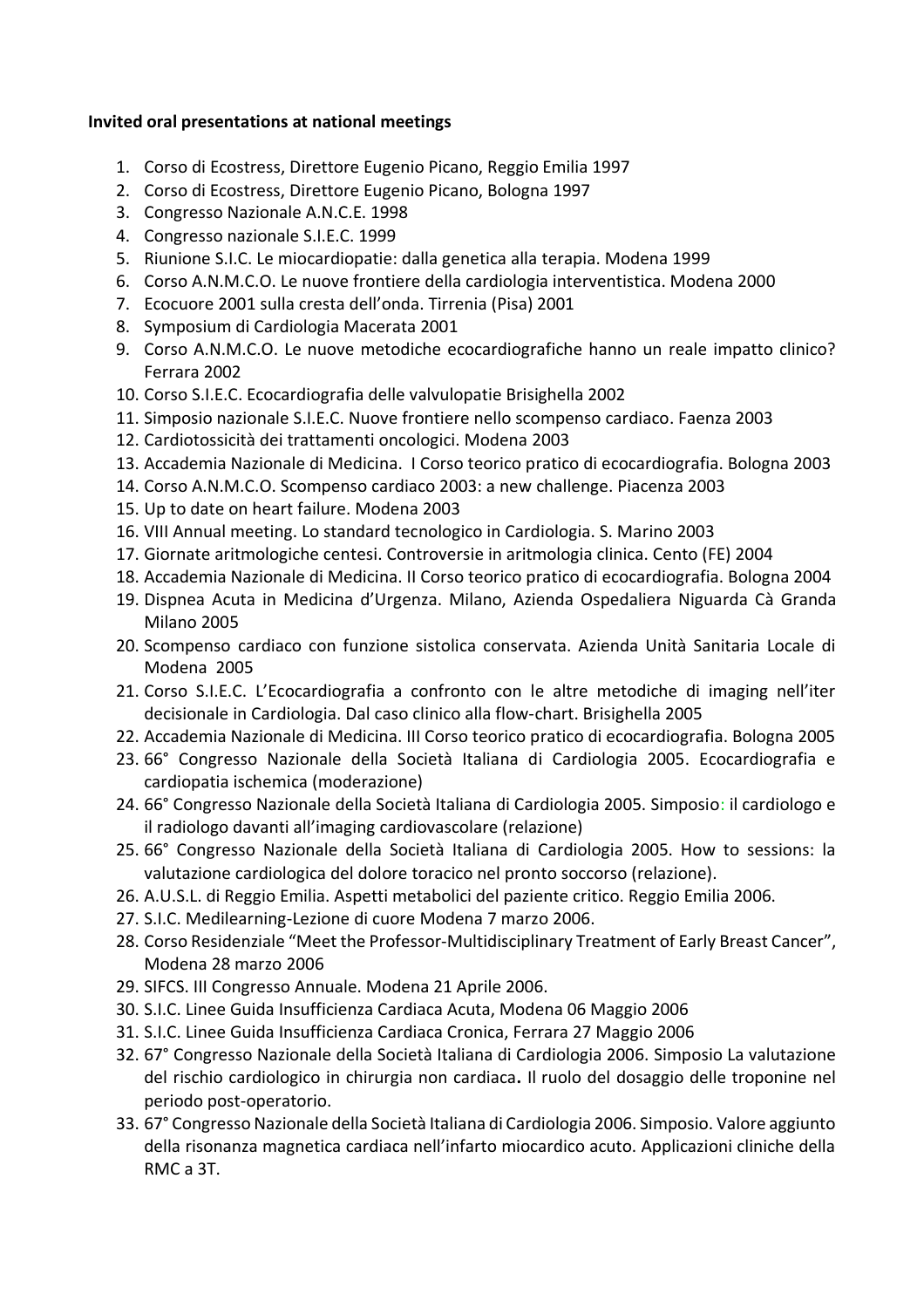- 34. 67° Congresso Nazionale della Società Italiana di Cardiologia 2006. How to session. La dispnea nel dipartimento di emergenza-urgenza.. Come riconoscere la dispnea cardiogena?
- 35. La diagnosi nel paziente cardiologico. Modena 11 gennaio 2007.
- 36. Corso S.I.E.C. L'Ecocardiografia e le altre metodiche di imaging nello scompenso cardiaco. Dal caso clinico alla flow-chart. Brisighella 21 giugno 2007
- 37. Nuovo Ospedale Civile di Baggiovara-Modena- Le valvulopatie oggi. 22 giugno 2007.
- 38. Workshop "Arteriopatia Diabetica Periferica". Bologna 29 giugno 2007.
- 39. Le valvulopatie: novità e controversie. Corso di aggiornamento extramurario ANMCO. Ferrara 19 ottobre 2007.
- 40. 1° Convegno Regionale sulla sindrome di Marfan. Bologna 11 aprile 2008.
- 41. Meeting regionali teorico-pratici di ecocardiografia-SIEC. Rimini 23 maggio 2008.
- 42. Embolia polmonare: dall'evento acuto all'evoluzione verso l'ipertensione polmonare. Modena 18/10/08
- 43. Roadmap dell'imaging diagnostico non-invasivo in Cardiologia. Venezia Mestre 24/10/08
- 44. Società Italiana di Cardiologia. Riunioni scientifiche regionali. Bologna, 13/02/09
- 45. Il puzzle interpretativo dello shock. Modena, 16-17 aprile 2009
- 46. Ecocardiografia 2009. XIV Congresso Nazionale Società Italiana di Ecocardiografia Cardiovascolare. Milano 08/09/09
- 47. Emergenze cardiologiche e morte improvvisa: percorsi assistenziali. Ravenna, 31 marzo-02 aprile 2011
- 48. Controversie in Ecocardiografia Clinica. Bologna, 01-03 Aprile 2011
- 49. Seminario avanzato di aggiornamento in ecocardiografia. Bologna, 25-26 novembre 2011
- 50. Medicina di qualità in contesti a scarse risorse. Brescia, 29 settembre 2012
- 51. Lo scompenso cardiaco avanzato nella regione Emilia Romagna: dalla terapia ai modelli organizzativi. Bologna, 06 ottobre 2012
- 52. Ecografia ed altro imaging nella gestione dello scompenso cardiaco. Ravenna, 10 novembre 2012. Patrocinio SIEC.
- 53. 2° convegno regionale sulla sindrome di Marfan e patologie correlate. Bologna, 17 novembre 2012
- 54. L'imaging nello scompenso cardiaco: una guida alla gestione clinica personalizzata per ogni paziente. Bologna, 8-9 marzo 2013. Patrocinio SIEC.
- 55. Scompenso cardiaco avanzato nella regione Emilia Romagna. Reggio Emilia, 15 giugno 2013
- 56. Corso di Formazione in ecografia cardiovascolare S.I.E.C. (di base, generale e trans esofagea). Ferrara, 16-18 ottobre 2013
- 57. Corso di base ecografia in terapia intensiva. Anestesia e terapia intensiva nella terra dei motori. Modena, 06 Marzo 2015
- 58. Congresso Macroarea Nord 2014 S.I.E.C. Bologna, 11-12 Aprile 2014
- 59. Dimensioni e funzione dell'atrio sinistro: dall'eco alla risonanza. XVII Congresso Nazionale S.I.E.C. Napoli, 16-18 Aprile 2015.
- 60. Le peculiarità della medicina cardiovascolare in Africa. XVII Congresso Nazionale S.I.E.C. Napoli, 16-18 Aprile 2015.
- 61. Malattia del complesso valvolare aortico nel paziente adulto. Mantova, 4-5 Marzo 2016
- 62. VIII Congresso nazionale Ecocardiochirurgia. Milano, 21-23 Marzo 2016
- 63. Corso di formazione in ecocardiografia pediatrica S.I.E.C. Responsabile scientifico. Modena, 26-28 Maggio 2016
- 64. Congresso Macroarea Nord 2016 SIEC. Milano, 17 giugno 2016
- 65. Le ipertrofie del ventricolo sinistro: dall'imaging alle implicazioni fisiopatologiche e terapeutiche. Brescia, 15 Settembre 2016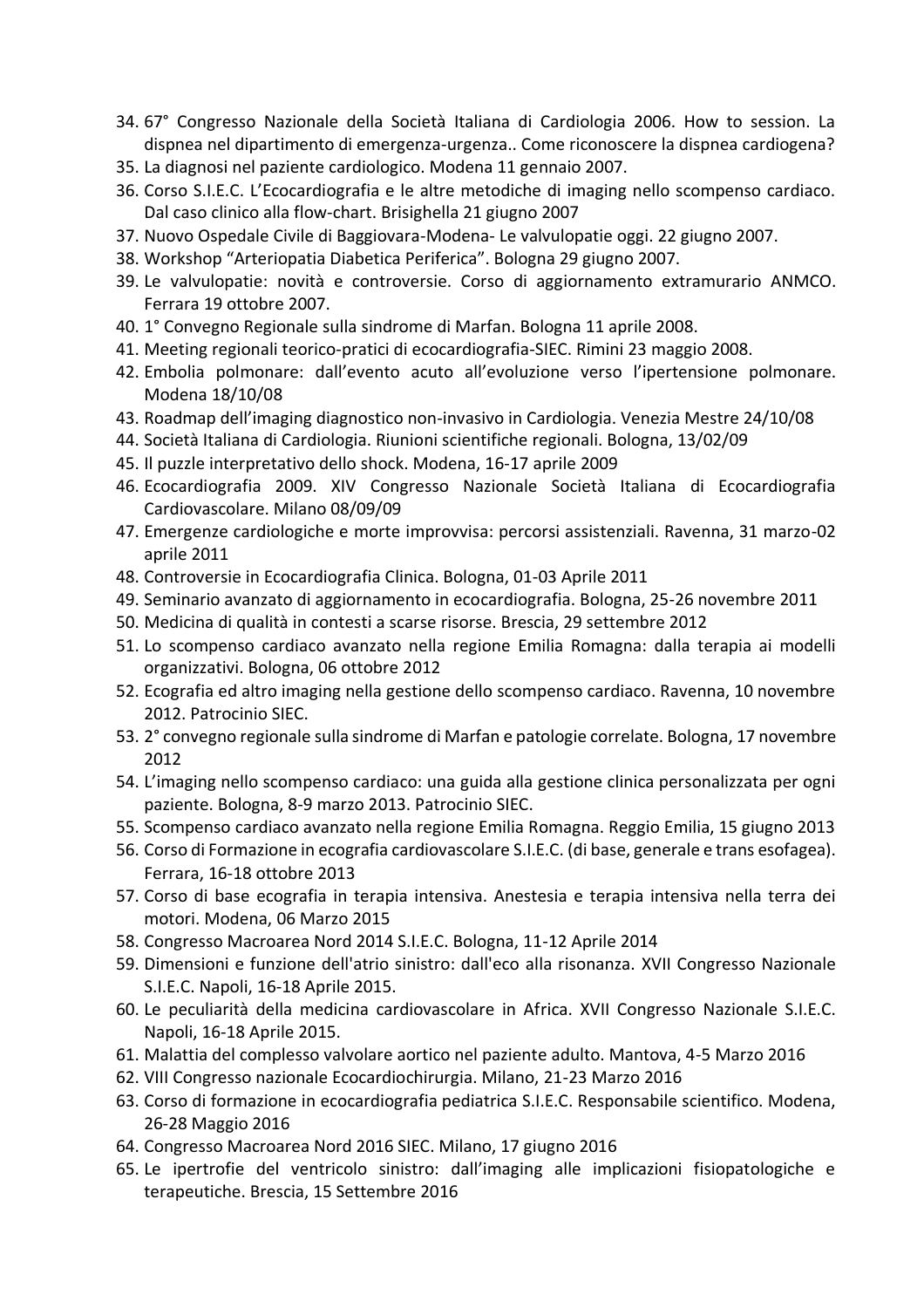- 66. La complessità del paziente cardiologico: quali decisioni prendere nella pratica clinica? Modena, 21 Ottobre 2016
- 67. Corso SIEC di formazione in ecografia cardiovascolare generale. Bologna, 23-25 Febbraio 2017
- 68. Sfide in cardiologia clinica. Mantova, 10-11 Marzo 2017
- 69. Ecocardiochirurgia 2017. Milano, 27-29 Marzo 2017
- 70. 18° Congresso Nazionale SIEC, Napoli 6-8 Aprile 2017
- 71. Corso SIEC di formazione in ecografia cardiovascolare multidistrettuale in area critica. Responsabile scientifico. Modena, 15-17 maggio 2017
- 72. Ritorno al futuro della medicina d'urgenza: curiosità, critica ed innovazione. Milano 5 Ottobre 2017
- 73. 3° convegno regionale sulla sindrome di Marfan e patologie correlate. Bologna, 27 Ottobre 2017
- 74. Congresso SIECVI Macroarea Nord, Padova 22-23 Marzo 2018
- 75. Ecocardiochirurgia 2018. Milano, 09-11 Aprile 2018
- 76. Corso SIECVI Ecocardiografia 3D. Responsabile scientifico. Bologna, 23/05/2018
- 77. Corso SIECVI Ecocardiografia cardiovascolare multidistrettuale in area critica. Responsabile scientifico. Rimini, 1-2/10/2018
- 78. Ritorno al futuro della Medicina d'Urgenza. Milano, 04/10/18
- 79. Focus on: l'insufficienza valvolare mitralica: aspetti clinici, diagnostici e terapeutici tra presente e futuro. Maria Cecilia Hospital-Cotignola (RA), 27/10/18
- 80. Corso SIECVI di formazione in ecografia cardiovascolare multidistrettuale in area critica. Docente. Padova, 19-20 Novembre 2018.
- 81. L'imaging: guida alla diagnosi e alla terapia delle malattie rare, ipertensione polmonare e malattia di Fabry. Discussant. Parma, 29 Novembre 2018.
- 82. Corso SIECVI di formazione in ecografia cardiovascolare multidistrettuale in area critica. Docente. Padova, 25-27 Febbraio 2019.
- 83. Ecocardiochirurgia 2019. Milano, 18-20 Marzo 2019
- 84. Corso SIECVI di formazione in ecografia cardiovascolare generale. Docente. Bologna, 25-28 Marzo 2019.
- 85. Risonanza magnetica cardiaca oggi. Radiologo e cardiologo insieme. Rimini, 02 Ottobre 2019
- 86. 19° Congresso Nazionale SIEC, Sorrento 3-5 Ottobre 2019
- 87. Corso SIECVI di formazione in ecografia cardiovascolare transesofagea. Docente. Bologna, 16-88 Marzo 2019.
- 88. Il ragionamento clinico in cardiologia nell'era delle linee guida. Modena, 16 Novembre 2019
- 89. Corso SIECVI di formazione in ecografia cardiovascolare multidistrettuale in area critica. Docente. Padova, 18-20 Novembre 2019
- 90. Ecocardiochirurgia 2021. Milano, 29-31 Marzo 2021
- 91. Presentazione del registro SIECVI "Discordant Echocardiographic Grading in Low Gradient Aortic Stenosis (DEGAS) Study". SIECVI Webinar live 10/06/20
- 92. Trombosi ventricolare sinistra. Accuratezza diagnostica dell'ecocardiografia vs risonanza magnetica. SIECVI Webinar live 26/06/20
- 93. SIECVIrtual Congresso delle Regioni. 14 e 21 novembre 2020
- 94. Significato clinico e gestione dell'ostruzione ventricolare sinistra nella cardiomiopatia ipertrofica. SIECVI Webinar live 27/05/21
- 95. Le malattie cardiovascolari nel post-COVID-19. Endocardite infettiva e ruolo dell'ecocardiografia. Modena, 11/09/21